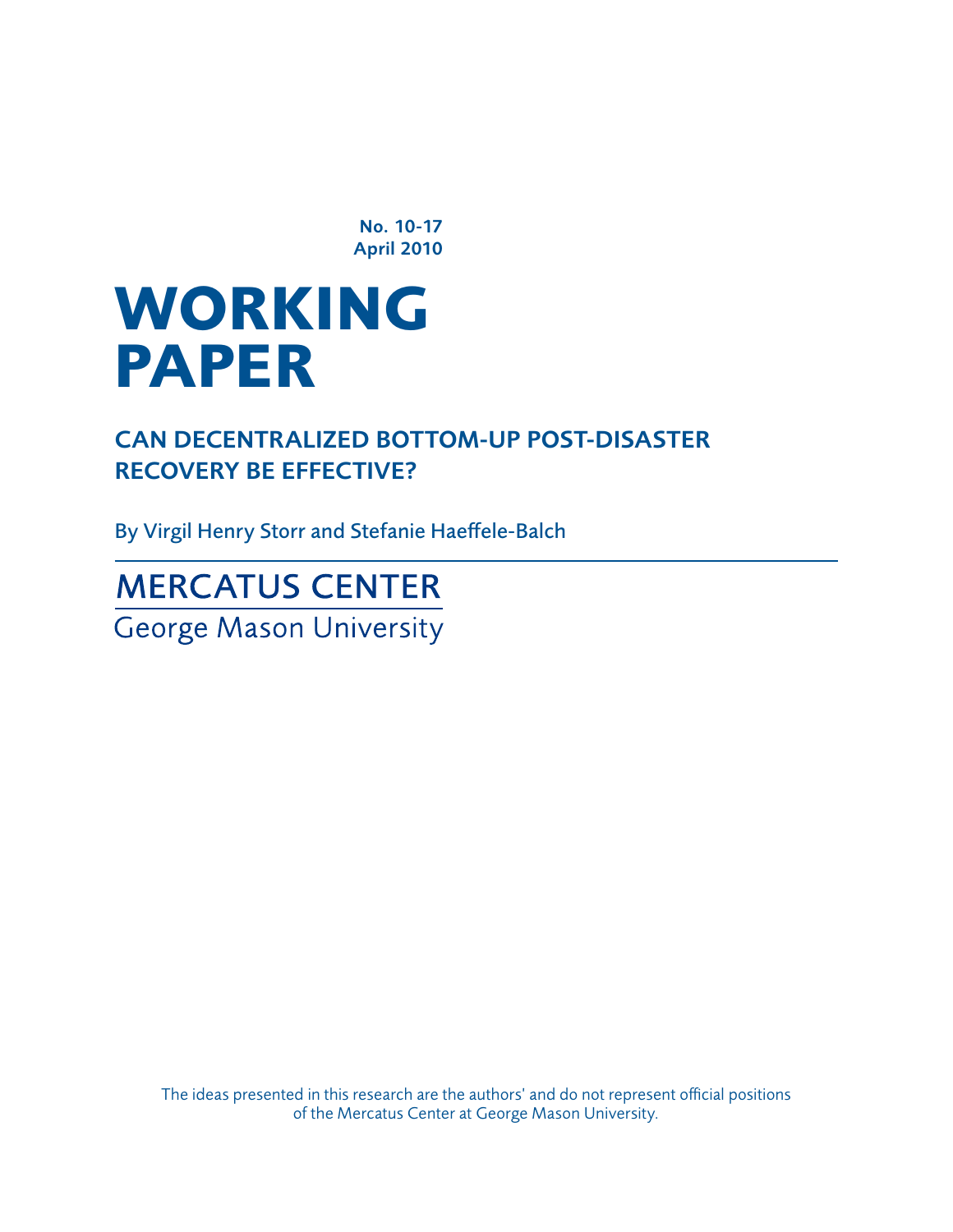## **Can decentralized bottom-up post-disaster recovery be effective?**

Virgil Henry Storr Mercatus Center George Mason University Arlington, Virginia

**email:** [vstorr@gmu.edu](mailto:vstorr@gmu.edu) **web:** <http://www.ihika.org/>

Stefanie Haeffele-Balch Mercatus Center George Mason University Arlington, Virginia

**email:** [shaeffel@gmu.edu](mailto:shaeffel@gmu.edu) **web:** <http://mercatus.org/stefanie-haeffele-balch>

### **Abstract**

Hurricane Katrina hit the Gulf Coast on August 29, 2005, leaving a great deal of destruction, pain, and uncertainty in its wake. Significant and centralized government involvement is often viewed as the necessary solution to the collective action problem that occurs after a major crisis. Given the government's poor performance post Katrina, it is fortunate that a government-coordinated recovery effort is not a necessary solution to the challenges of disaster recovery. Using data from interviews with affected residents and community leaders in New Orleans after Katrina, this article explores the effectiveness of private disaster-recovery efforts and whether or not there are reasons to believe that a decentralized rather than a centralized response to disasters could be more effective.

**Keywords:** post-disaster recovery, Hurricane Katrina, New Orleans

 $\overline{\phantom{a}}$ 

The standard disclaimer applies.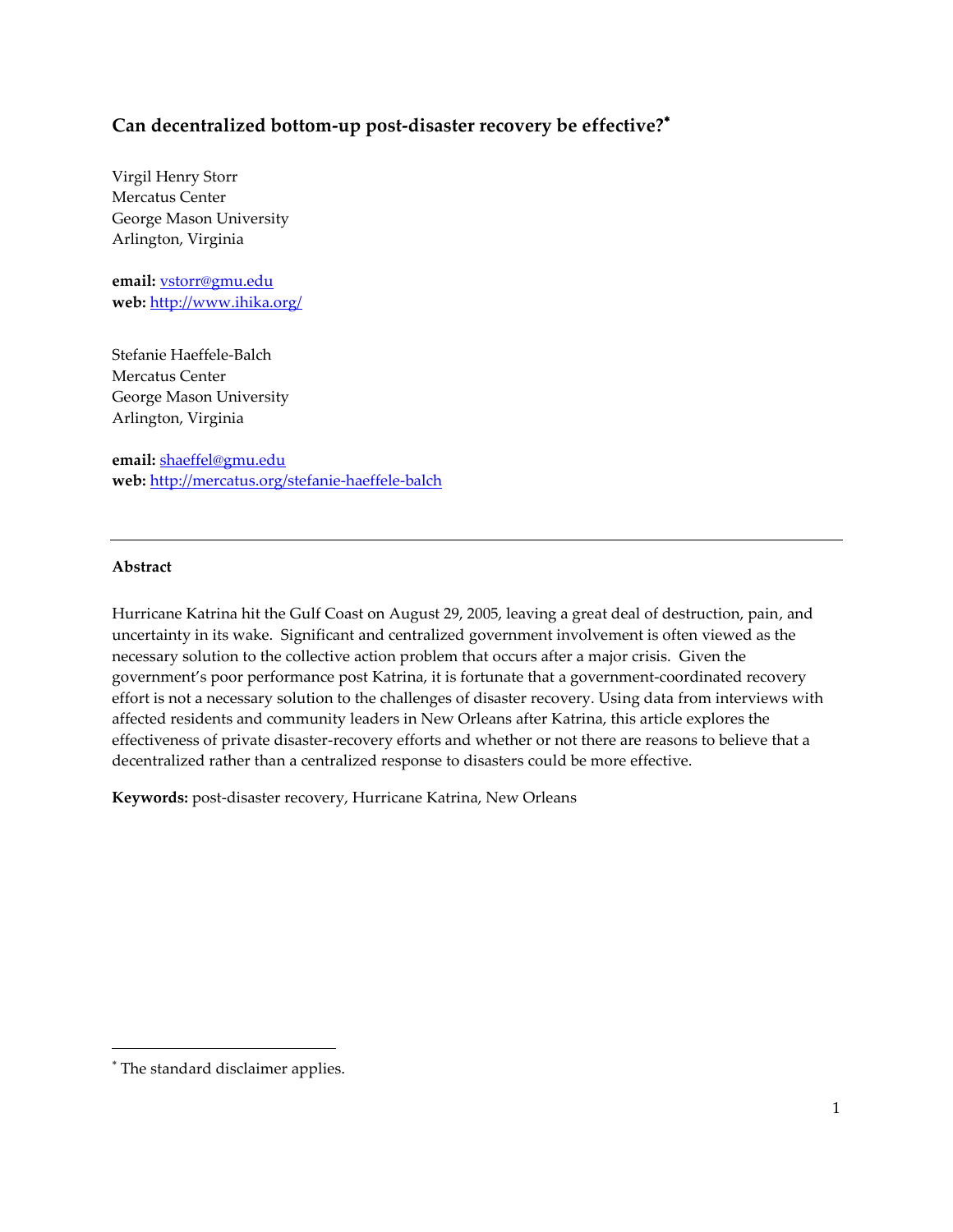#### **Introduction**

Hurricane Katrina hit the Gulf Coast on August 29, 2005, leaving a great deal of destruction, pain and uncertainty in its wake. In New Orleans and the surrounding Gulf Coast area, the storm and the floods which followed damaged and destroyed homes and businesses, uprooted and displaced families, and resulted in over \$81.2 billion in damage and 1,353 directly linked fatalities (U.S. Department of Commerce, 2006). Adding to the confusion and uncertainty regarding the prospects of immediate and long-term recovery, in the months following Katrina, municipal, state, and federal government officials made conflicting statements about how government would respond to the disaster (Chamlee-Wright, 2007; Chamlee-Wright and Storr, forthcoming).

Perhaps not surprisingly, post-Katrina recovery in New Orleans has been slow and uneven. While some New Orleans communities have almost completely recovered, others have not rebounded. $^{\rm 1}$  Such variation, ranging from the quick recovery of some communities to slow and impeded efforts in others, reflects the different abilities and resources that the various affected residents can draw on as well as the different constraints that they face as they try to recover from the storm (Green et al., 2007). The decision to rebuild a home or business after a disaster is difficult and potentially very expensive. Moreover, postdisaster community rebound is a 'collective action problem' (Chamlee-Wright and Storr, 2009a). Individuals looking to come back and rebuild do not want to be alone in their effort. Additionally, individuals are understandably reluctant to return and rebuild in a neighborhood whose character may change dramatically if their neighbors do not return. Consequently, it makes sense for displaced residents to wait until they see others returning before committing to the task. If no one is willing to move first, this situation could make community recovery impossible. Indeed, if return is delayed as displaced residents wait to see what other displaced residents will do, individuals might settle down in new locations, abandoning all hopes of returning to their previous communities.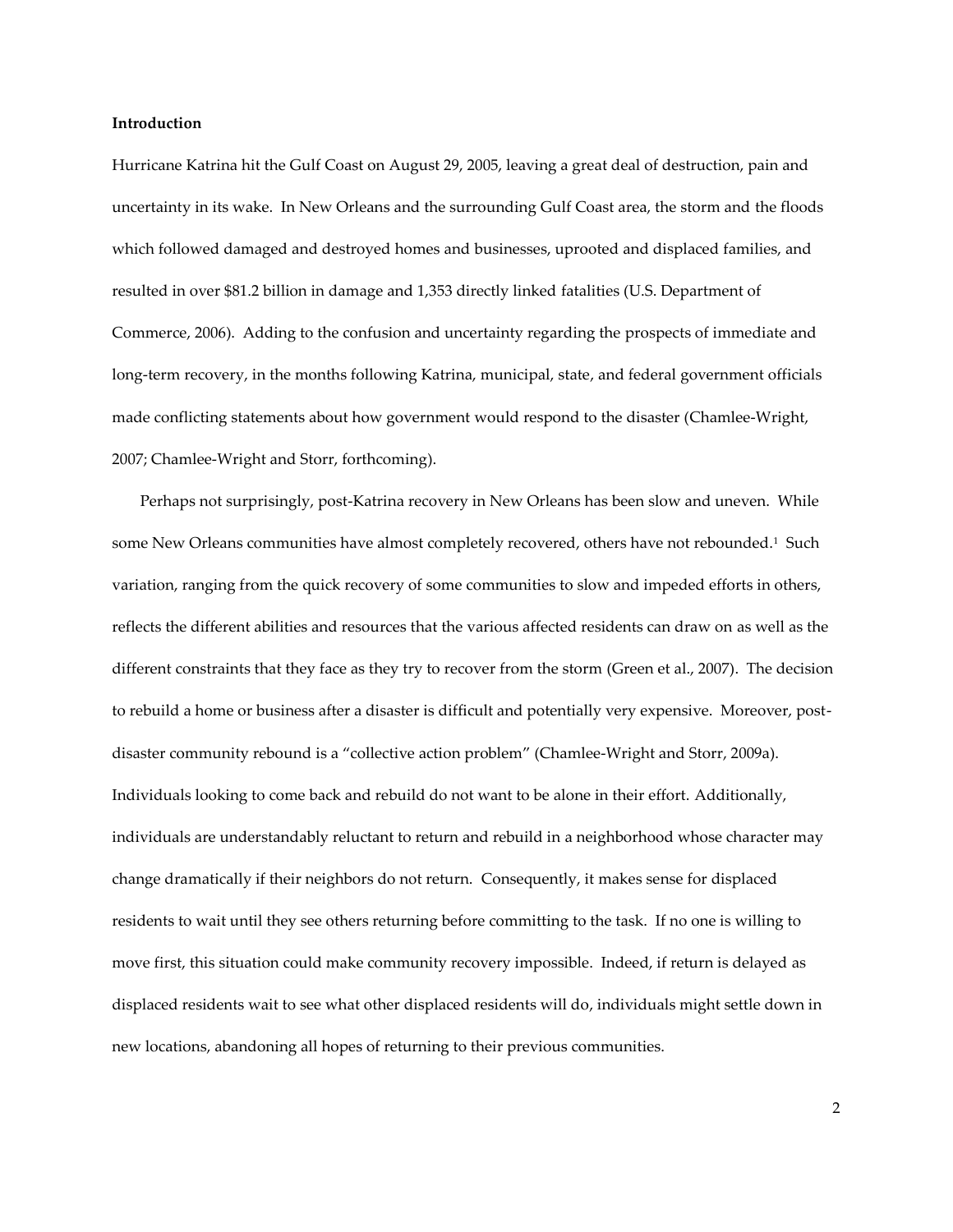Significant government involvement is often viewed as the necessary solution to the collective action problem that occurs after a major crisis (see, for instance, Birch and Wachter, 2006). Unfortunately, the government's immediate response to Katrina and their efforts during the recovery process have been roundly criticized. Schneider (2005), Eikenberry et al. (2007), and Farazmand (2007), for instance, have highlighted the administrative breakdowns within the federal bureaucracy which hampered the government's response to Katrina. Similarly, Olshansky et al. (2008), has argued that the early proposed plans (especially the BNOB plan) were hastily developed and that the various planning bodies involved did not effectively communicate the goals and expected outcomes of their plans to displaced residents. Moreover, Bosman et al. (2007, p. 21) argue that redevelopment planning initiatives continue a historical pattern in which 'African-Americans have been pushed out of their homes, or forced off the land they once occupied.' <sup>2</sup> And, Shugart (2006), Congleton (2006), Gordon and Ikeda (2007), Norcross and Skriba (2008), Horwitz (2008; 2009a; 2009b), Sobel and Leeson (2007), and Leeson and Sobel (2008) have sought to challenge and explain the government's inability to respond effectively to Katrina.

Fortunately, in light of the government's poor performance post-Katrina, a government-led recovery effort is not a necessary solution to the challenges of disaster recovery. Charities, non-governmental organizations, and neighborhood associations, for instance, can help individuals overcome the collective action problem they face after a disaster. Indeed, several of the communities that rebounded quickly from Katrina did so without significant government aid or even government approval. For example, by the summer of 2007, 90 percent of the Vietnamese-American community in New Orleans East had returned to New Orleans even though that area experienced some of the city's most severe flooding and early recommendations in the redevelopment planning process had suggested that the area become open space (Chamlee-Wright and Storr, 2009d).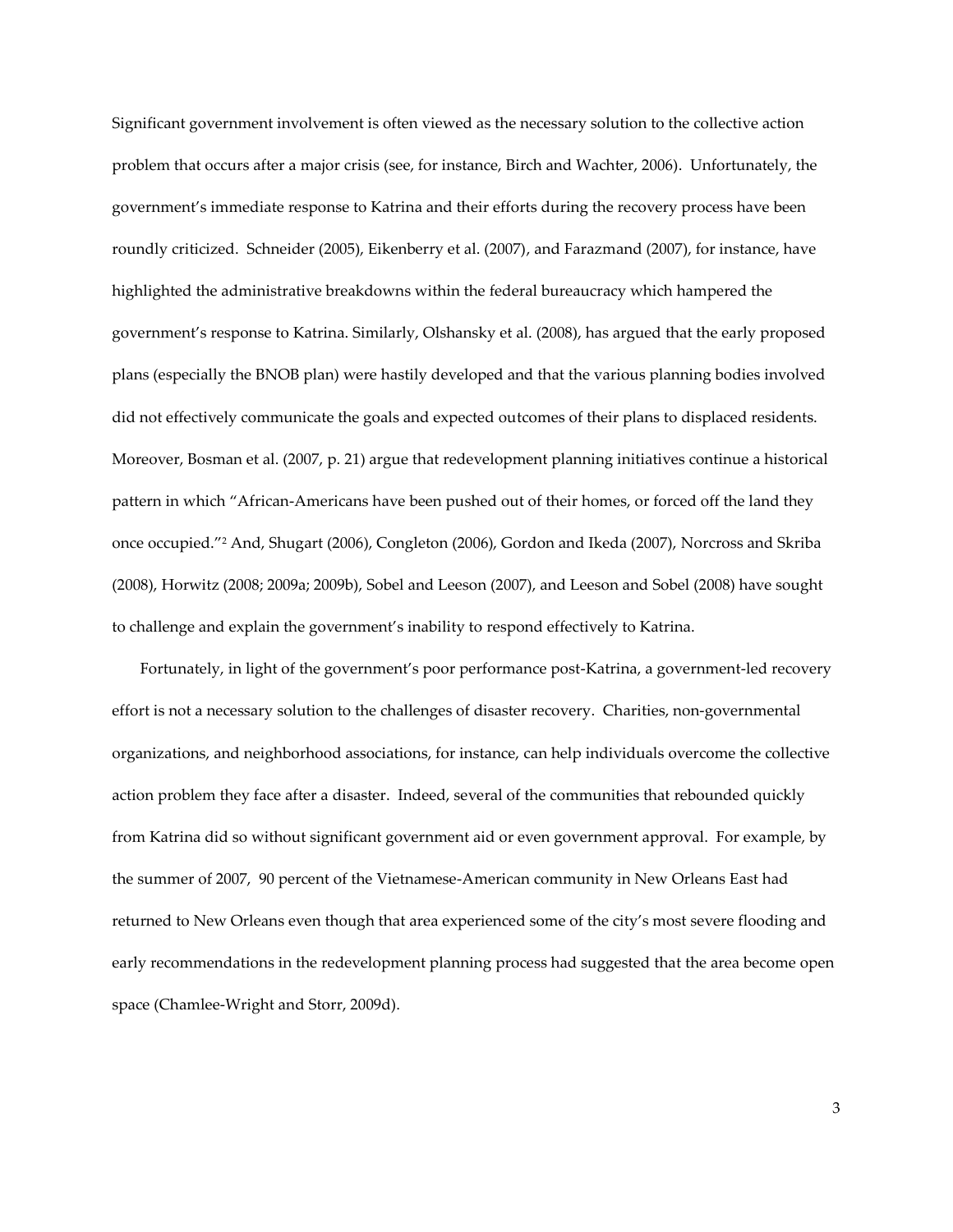Using data from interviews with affected residents and community leaders in New Orleans after Katrina, this article explores the effectiveness of decentralized bottom-up disaster recovery efforts and whether there are reasons to believe that a decentralized, rather than a centralized, response to disasters is likely to be more effective. Given the well-documented government failures post-Katrina, it is not surprising that, where recovery has been successful in New Orleans, private actors or organizations acting in a decentralized fashion have proved critical. By focusing on the challenges that governments necessarily face in post-disaster situations as they attempt to promote top-down centralized recovery as well as the successes of non-governmental actors and organizations in promoting decentralized bottomup post-disaster recovery, our study suggests that communities affected by disaster can rely on decentralized responses.

The section below describes the difficulties that government must overcome if it is to bring about successful recovery and the capacity of decentralized efforts to spur community rebound. The next section then briefly describes the research methods employed. This is followed by a description of how businesses, community organizations, and nonprofits, in particular the Broadmoor Improvement Association and Habitat for Humanity, stepped in to promote recovery in spite of or in the absence of government action. The final section offers concluding remarks.

#### **Decentralized versus centralized responses to disasters**

Governments hoping to centrally plan the recovery of a community following a major disaster must overcome a 'knowledge problem' where information is dispersed among the individuals within the society and must be somehow gleaned and integrated in order to develop a successful post-disaster redevelopment plan. This problem, identified and articulated by Nobel Laureate F.A. Hayek in 'The Use of Knowledge in Society'(1945), is a key insight to understanding the mechanisms which allow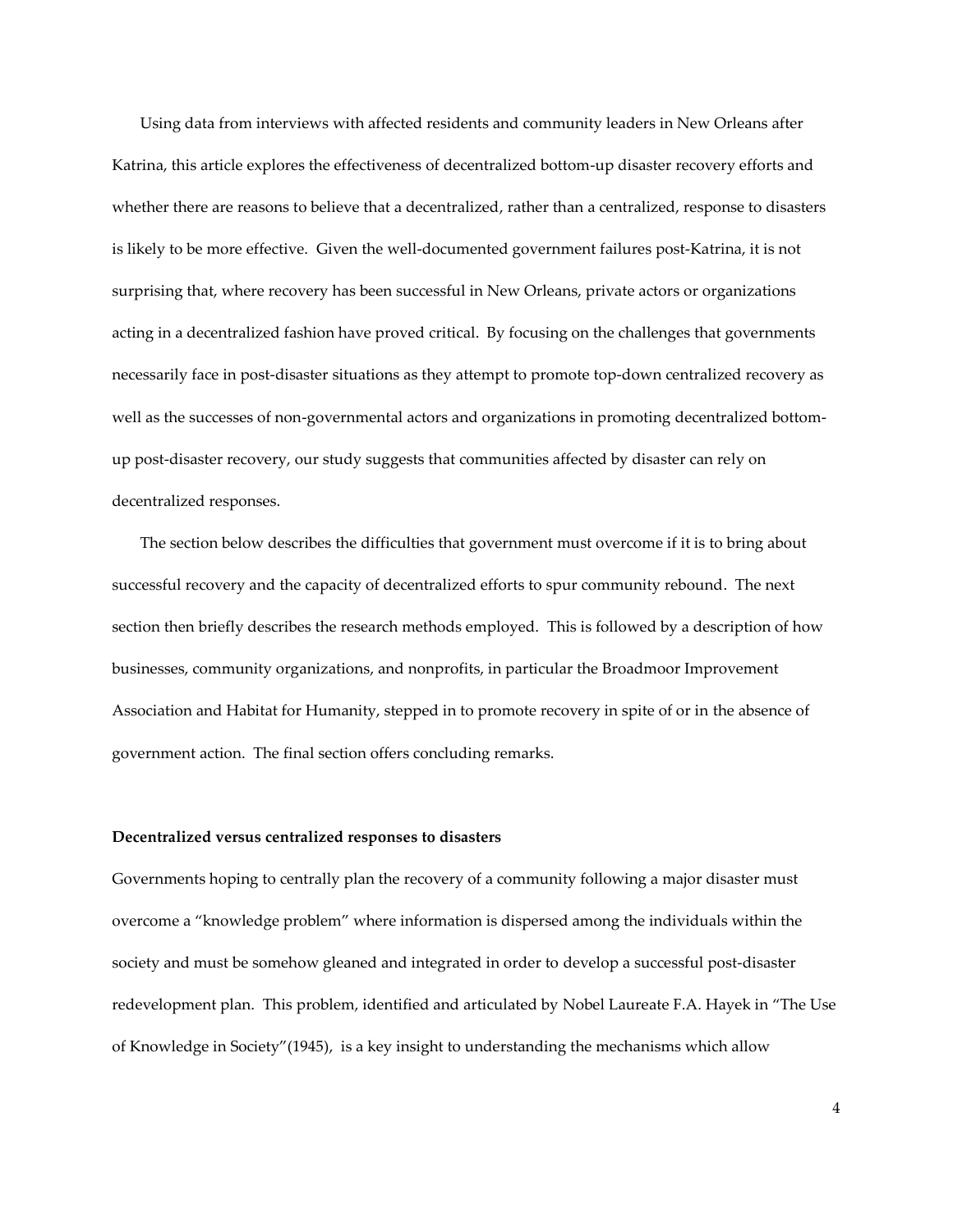individuals (both as consumers and producers) to tap into the dispersed information and knowledge of society and lead to economic and social growth. Hayek argued that markets, through the use of prices and the profit-and-loss system, direct resources to their highest valued use without the need for a central planning agency. Central planners, he argued, cannot gain access to and use the knowledge of society like individuals and organizations can within markets. As Hayek stated, central planners face 'a problem of the utilization of knowledge not given to anyone in its totality' (Hayek, 1945, p. 520).

In 'The Use of Knowledge in Natural-Disaster Relief Management,' Sobel and Leeson (2007) argue that, if disaster management is to be effective, government agencies must be able to (a) recognize that a crisis has occurred, (b) determine what needs must be met and how supplies and resources will be allocated to best serve those needs, and (c) evaluate and modify the relief effort as circumstances change. Looking at immediate post-Katrina relief efforts, specifically those of the Federal Emergency Management Agency (FEMA), they concluded that the government agencies tasked with disaster management failed at multiple key levels. First, the Department of Homeland Security was late in declaring Hurricane Katrina a disaster (Sobel and Leeson, 2007). Second, FEMA misallocated and often failed to allocate labor and resources that could and should have been used in the relief effort (Sobel and Leeson, 2007). And, finally, even though government actions were widely criticized, FEMA received a larger budget and more responsibility for the federal government's post-Katrina response (Sobel and Leeson, 2007).

While the government agencies tasked with disaster relief in the immediate aftermath of Katrina performed poorly, individuals and private organizations who participated in relief performed relatively well (Sobel and Leeson, 2007; Horwitz, 2008, 2009a, 2009b; Carden, 2009). Ordinary citizens took action by bringing water, clothing, and food to people in need (Sobel and Leeson, 2007). Likewise, companies, like Wal-Mart, quickly reopened, sometimes selling and giving away supplies out of trucks and tents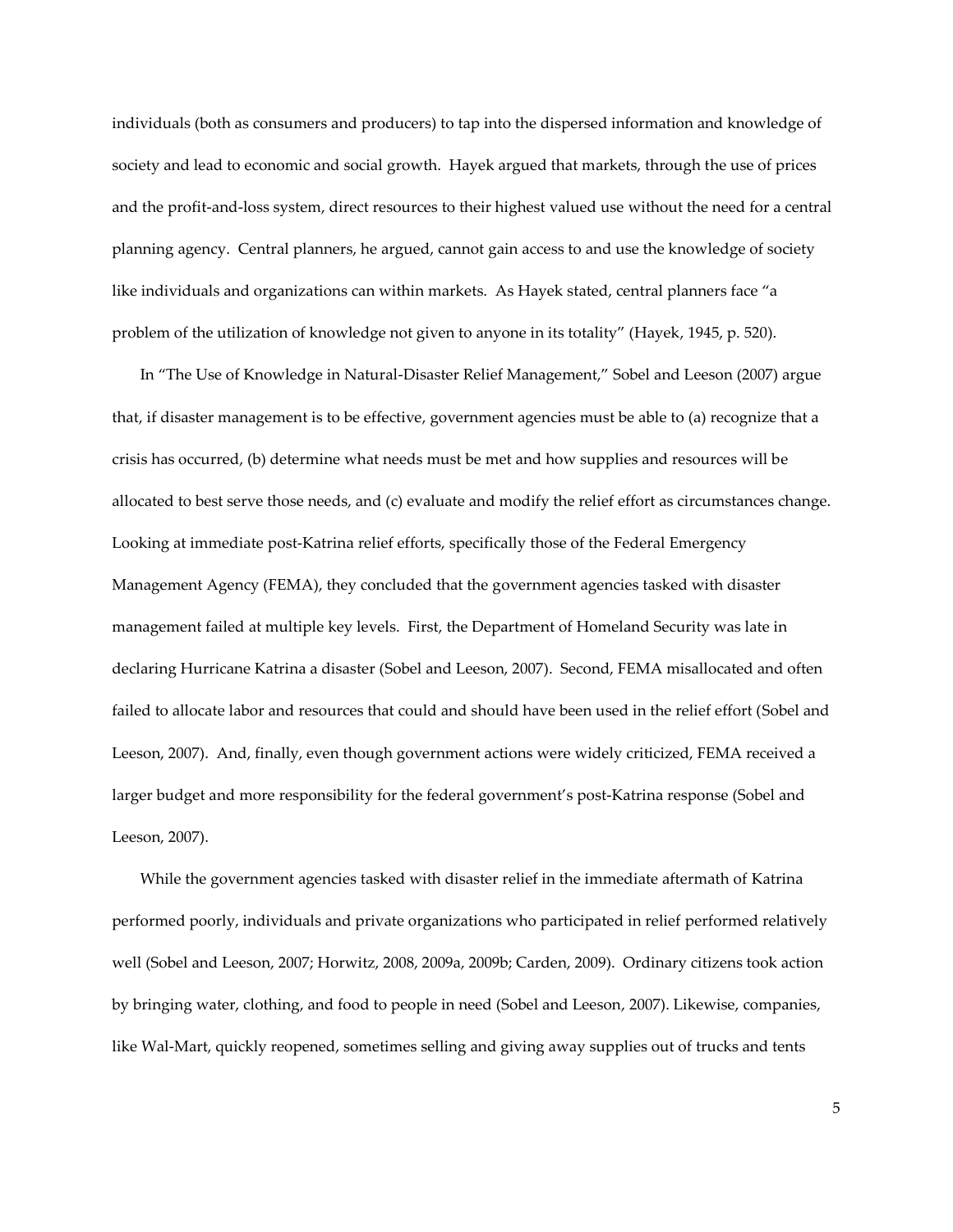(Sobel and Leeson, 2007; Horwitz, 2008, 2009a, 2009b). These decentralized efforts were often undertaken more quickly and effectively than the government-led relief efforts that were attempted. Unlike government agencies, actors within the private sector were able to rely on prices, profits, volunteers, and donations which helped them to determine what supplies were needed and how resources should be allocated by providing useful feedback and holding them accountable when they made mistakes. Where successful, post-Katrina disaster management relied on the decentralized efforts, with private individuals, companies, and organizations spearheading relief efforts in the immediate aftermath of the disaster.

It is our contention that for similar reasons the long-run post-disaster recovery process can also (and may have to) rely on decentralized responses. Following a disaster, the government's ability to coordinate the activities of hundreds of thousands of displaced residents, to build community confidence that recovery will succeed, and to spur return from a disaster the size of Katrina is severely weakened because it faces a similar coordination problem to the one that displaced residents face. While it is rational for individuals to wait for utilities to be turned on, roads to be cleared, support services to be restored, infrastructure to be rebuilt and neighbors to return, because of the enormity of the disaster and the myriad of potential uses for limited government resources, the government may likewise have to wait for its affected citizens to commit to returning and rebuilding before restoring utilities, clearing the roads, etc.

If policymakers could pick viable neighborhoods and identify and support first movers, however, they might be able to overcome this coordination problem and would be able to encourage community confidence and spur return. Or, if enough resources were available, the post-disaster coordination problem that exists between government officials and displaced residents could be made irrelevant. Unfortunately, even if the coordination problem could be overcome or made irrelevant, government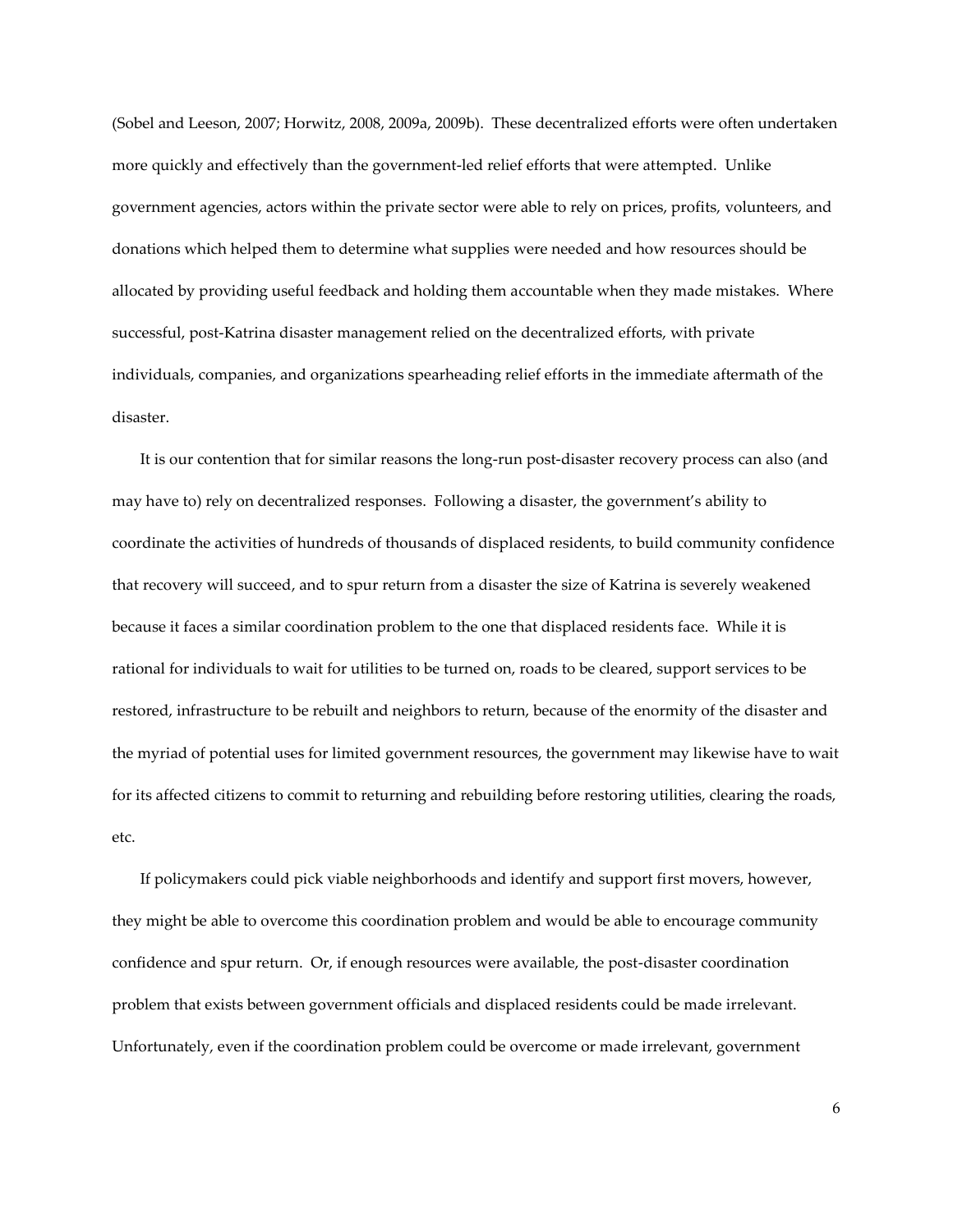officials still necessarily face another, perhaps more daunting, problem. Government officials cannot predict which communities are likely to recover because recovery is necessarily based on the decentralized decisions of multiple individuals. Of course, government officials can slow or even foreclose the recovery of some communities by refusing to restore essential services or issue building permits. Similarly, policymakers can encourage the recovery of some communities by offering various incentives. But, absent information on the plans and purposes of the myriad displaced residents, policymakers lack much of the knowledge that they would need to make a non-arbitrary decision regarding which communities to encourage and which to discourage. That after a major disaster affected residents can become displaced and dispersed only enhances this knowledge problem; the difficulties in locating and communicating with displaced residents make determining their plans and purposes even more complicated.

 If a government is to be effective at planning and leading recovery, it must determine (a) which residents are most likely to return and which neighborhoods are most likely to rebound, (b) how best to allocate resources, and (c) when it has made mistakes and how to correct them. Again, the failure of government at each of these levels is well documented. For instance, Gordon and Ikeda (2007) state that there are always limits to urban planning which are accentuated during a crisis. Moreover, as of 2007, the city of New Orleans had invested in five different plans without settling on a single one (Olshansky et al., 2008). Each plan suggested that different areas should rebuilt and revived, leaving citizens confused and uncertain. The city's inability to select a plan wasted resources and stalled recovery.

Conversely, Chamlee-Wright and Storr (2008; 2009a; 2009b; 2009c) have described how decentralized bottom-up efforts have been able to spur recovery. As they argue, Katrina displaced large portions of the New Orleans population and left what they describe as a 'civil-society vacuum' (Chamlee-Wright and Storr, 2009a). Municipal, state and federal governments attempted to fill this vacuum in the storm's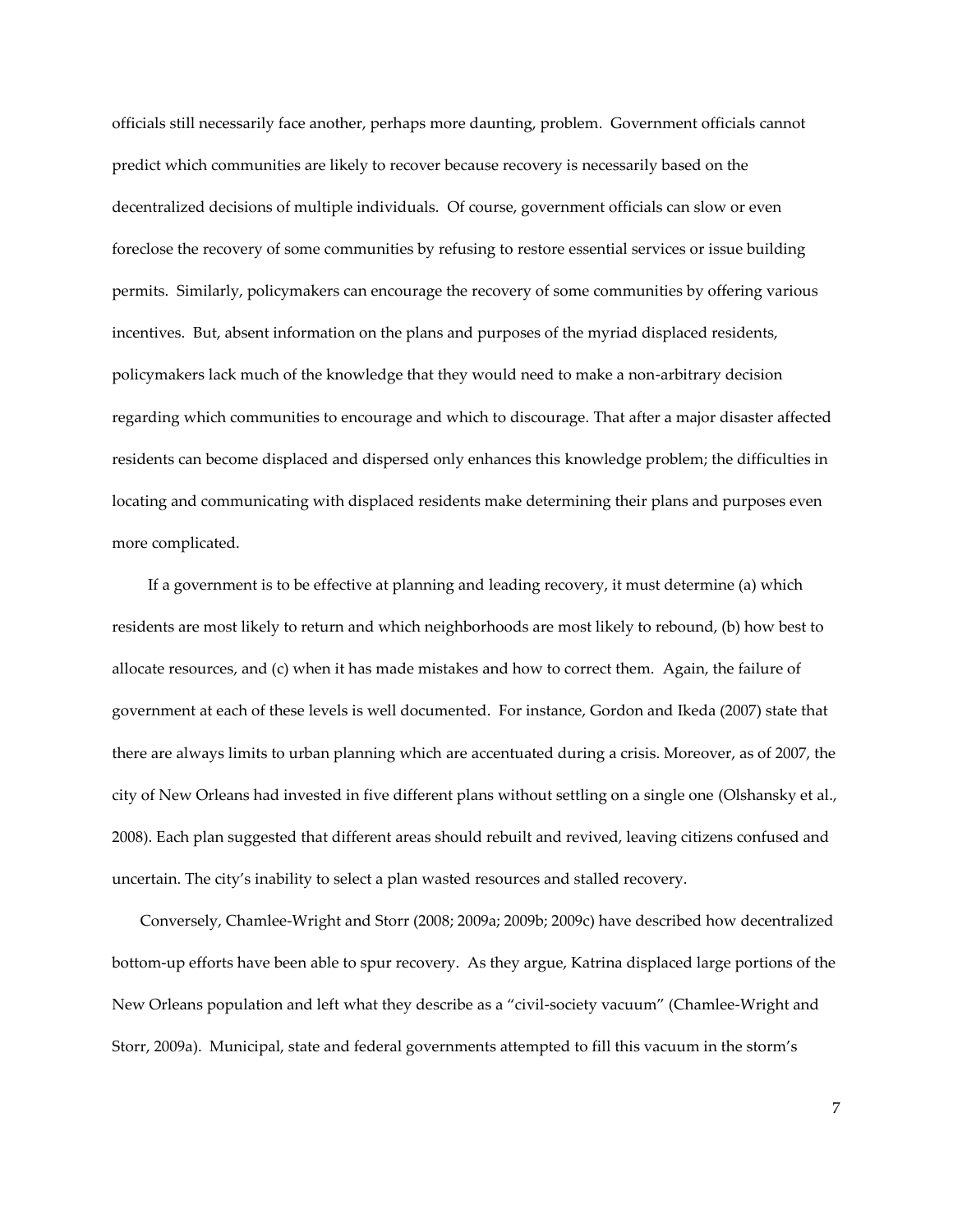immediate aftermath. Unfortunately, the policies that they implemented, the regulations they imposed, and plans that they issued, tended to increase the level of uncertainty with which affected residents had to contend. 'As the presence of government increases and the decision-making authority generally afforded stakeholders in private civil society is diminished,' Chamlee-Wright and Storr (2009a, p. 2) write, "the expectations of those waiting on the sidelines will tend to anchor around the pessimistic outcome [i.e. that their community will not rebound]." In other words, when the civil-society vacuum is filled by government rather than private action, recovery can be distorted and impeded. When the civilsociety vacuum, however, is filled by private individuals and community stakeholders including individual business owners, non-profits, religious organizations, and neighborhood organizations, a sense of commitment will be restored and other community members will be encouraged to return and participate in further recovery. When this space is filled by decentralized organizations, then, real and lasting recovery and redevelopment is attainable.

Chamlee-Wright and Storr (2008; 2009b) have also described how commercial and social entrepreneurs have found ways to overcome the collective active problem which characterizes all major post-disaster contexts and the additional barriers to recovery created by government failures. In the area surrounding the Mary Queen of Vietnam Catholic Church, for instance, Fr. Vein and other church officials kept in touch with displaced residents and encouraged their quick return by holding services, lobbying government officials, and obtaining supplies through political pressure and the effective use of media. Similarly, in the Broadmoor neighborhood, residents and business owners through the organization of the Broadmoor Improvement Association, communicated electronically via text messages and emails with displaced neighbors to determine who was returning and how they could help one another to get the neighborhood back on its feet. Affected residents from neighborhoods across New Orleans found ways to overcome barriers to rebuilding by collaborating with other members of their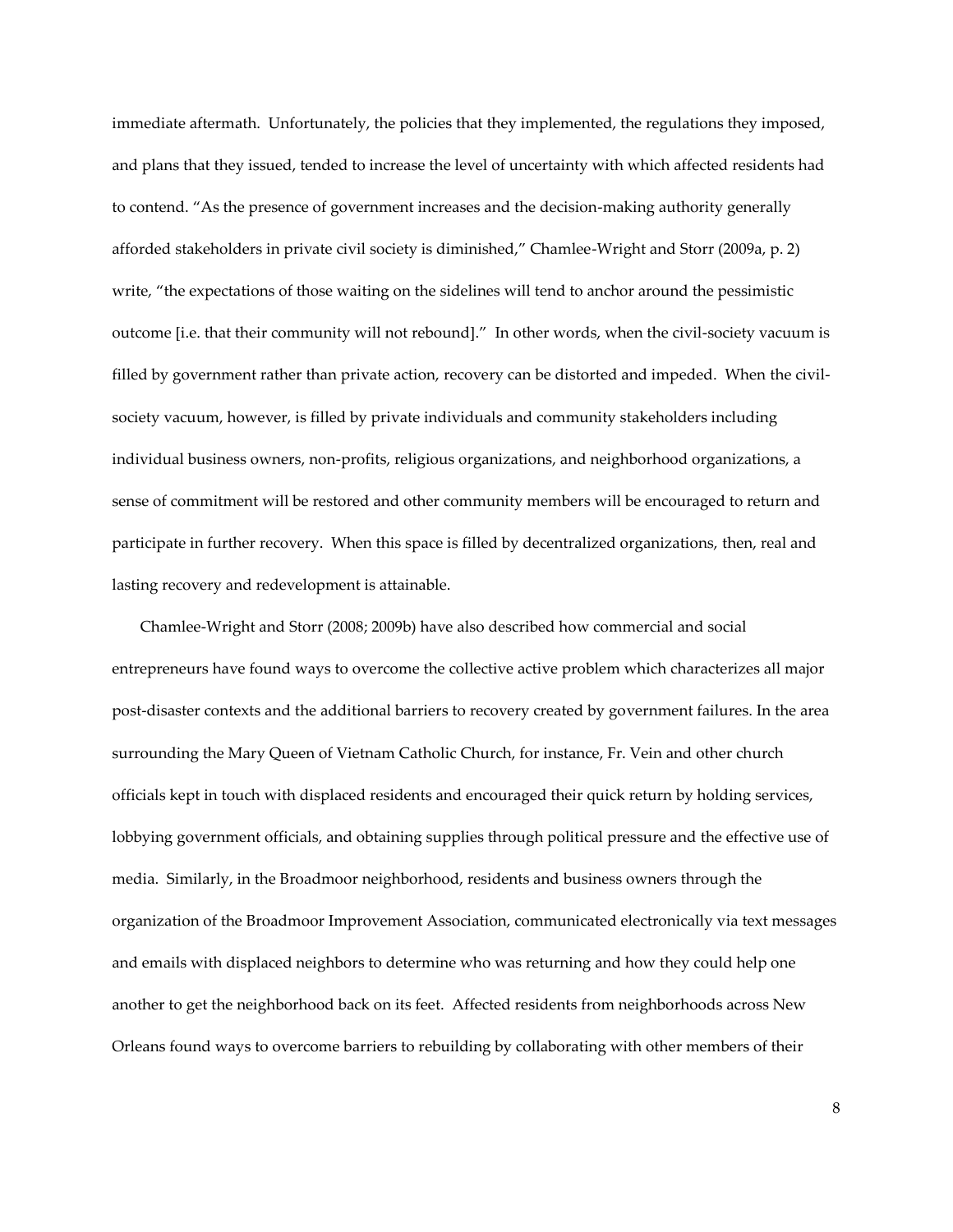community (Chamlee-Wright and Storr, 2009a; 2009b). These examples show that commercial and social entrepreneurship rather than top-down centrally planned efforts are crucial to overcoming the collective action and knowledge problems that complicate post-disaster recovery and, consequently, to achieving a successful recovery.

In the following sections, we will explore in detail how private organizations, in particular the Broadmoor Improvement Association and Habitat for Humanity, effectively overcame the problems of knowledge dispersion and collective action in the post-Katrina environment and so triggered community rebound. The neighborhood of Broadmoor promoted community resilience and overcame the uncertainty of ever-changing zoning plans through the organization, support, and actions of their neighborhood association, the Broadmoor Improvement Association (BIA). Habitat for Humanity (Habitat) helped citizens overcome the substantial physical, monetary, and emotional constraints to rebuilding by providing resources, labor, and support. BIA and Habitat, as well as many other organizations, acted outside the scope of government disaster management and effectively encouraged return, challenged policy decisions, and proved the viability of their communities through physical rebuilding. The next section, however, describes our research methodology.

#### **Research methodology**

The analysis presented here is based on qualitative interview data conducted as a part of an ongoing investigation of community recovery and rebound after Hurricane Katrina. To date, the research team has conducted over 300 semi-structured interviews with residents and community leaders in Orleans and St. Bernard Parishes, Louisiana. The team also conducted 103 surveys and/or interviews with New Orleans evacuees still living in Houston three years after the storm (i.e. Summer 2008). As part of the standard interview structure, subjects were asked to describe their communities prior to Katrina, their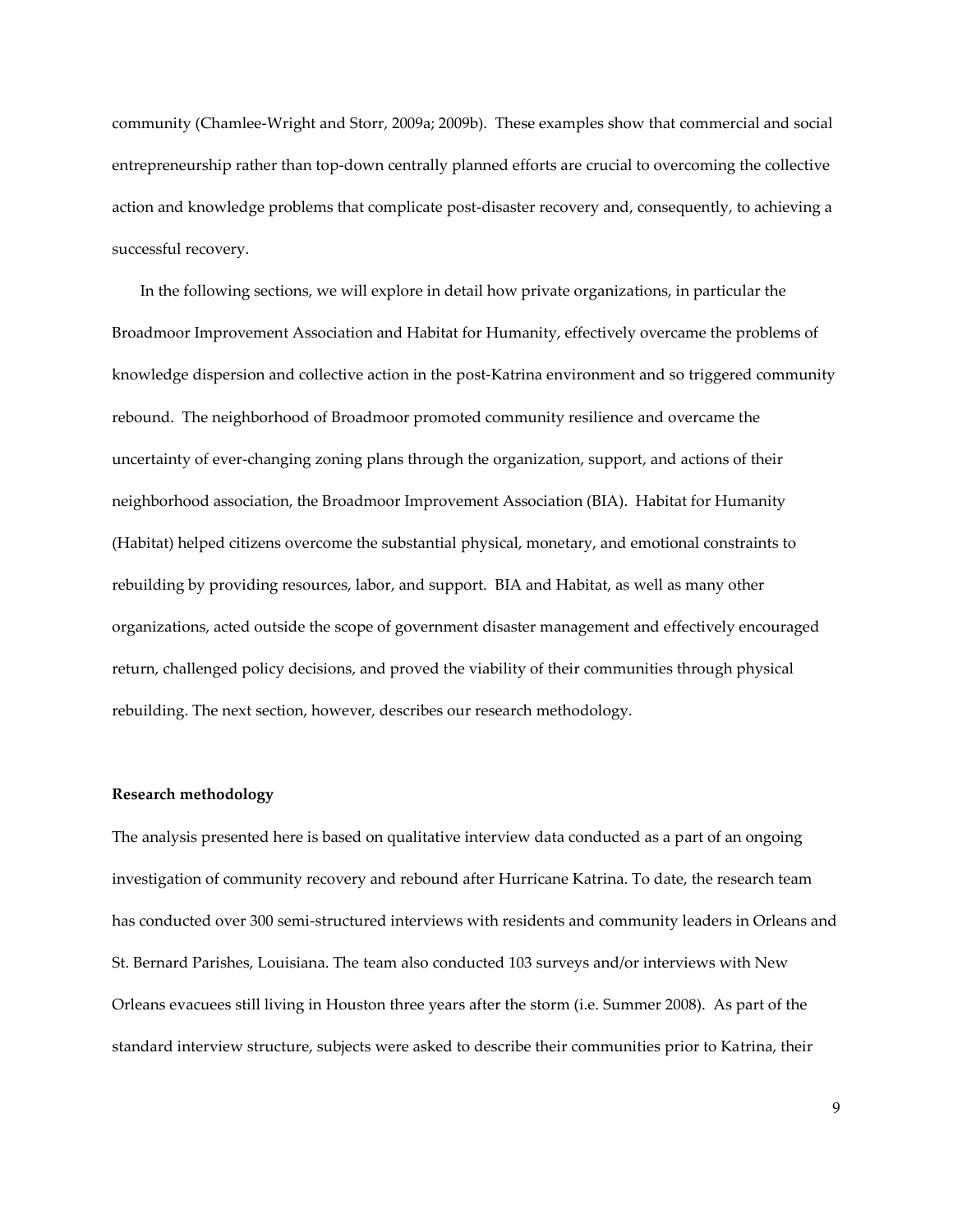experiences during Katrina, and the challenges they faced in their efforts to return and rebuild post-Katrina. Interview subjects were asked specifically about the role of family, friends, charitable organizations, businesses, and government agencies in their efforts to return and rebuild.

Interviews were conducted in Broadmoor, the focus of the next section, during May and June 2008. As with the interviews conducted in other areas, we interviewed residents and community leaders in the area including individuals formally associated with the Broadmoor Improvement Association. Although these interviews followed the same arc as interviews conducted in other areas in New Orleans, these interviews asked specifically about the activities of the BIA. Of the 300-plus interviews conducted as a part of this project on post-Katrina recovery, 40 interviews were conducted in Broadmoor. While no interviews were conducted with individuals formally affiliated with Habitat for Humanity in New Orleans, 28 interviews mentioned Habitat's activities in New Orleans post-Katrina. The information gleaned from interviews was augmented by data from newspapers, government records, and published information on both organizations.

#### **Redeveloping Broadmoor**

Broadmoor is located in central New Orleans, northeast of Tulane University and the Uptown neighborhood. Broadmoor is a community bordered by South Jefferson Davis Parkway to the north, South Claiborne Avenue to the south, Toledo and Washington to the east, and Octavia to the west and is confined to roughly a square mile of space. Historically diverse in terms of wealth, race, and ethnicity, the neighborhood can be thought of as a 'microcosm' of the larger city of New Orleans (Chamlee-Wright and Storr, 2009a). Before Katrina, households within Broadmoor earned incomes ranging from \$10,000 to \$200,000 a year; very wealthy families lived just a few streets away from struggling single-parent families (Greater New Orleans Community Data Center, 2000).<sup>3</sup> Median income for the neighborhood was just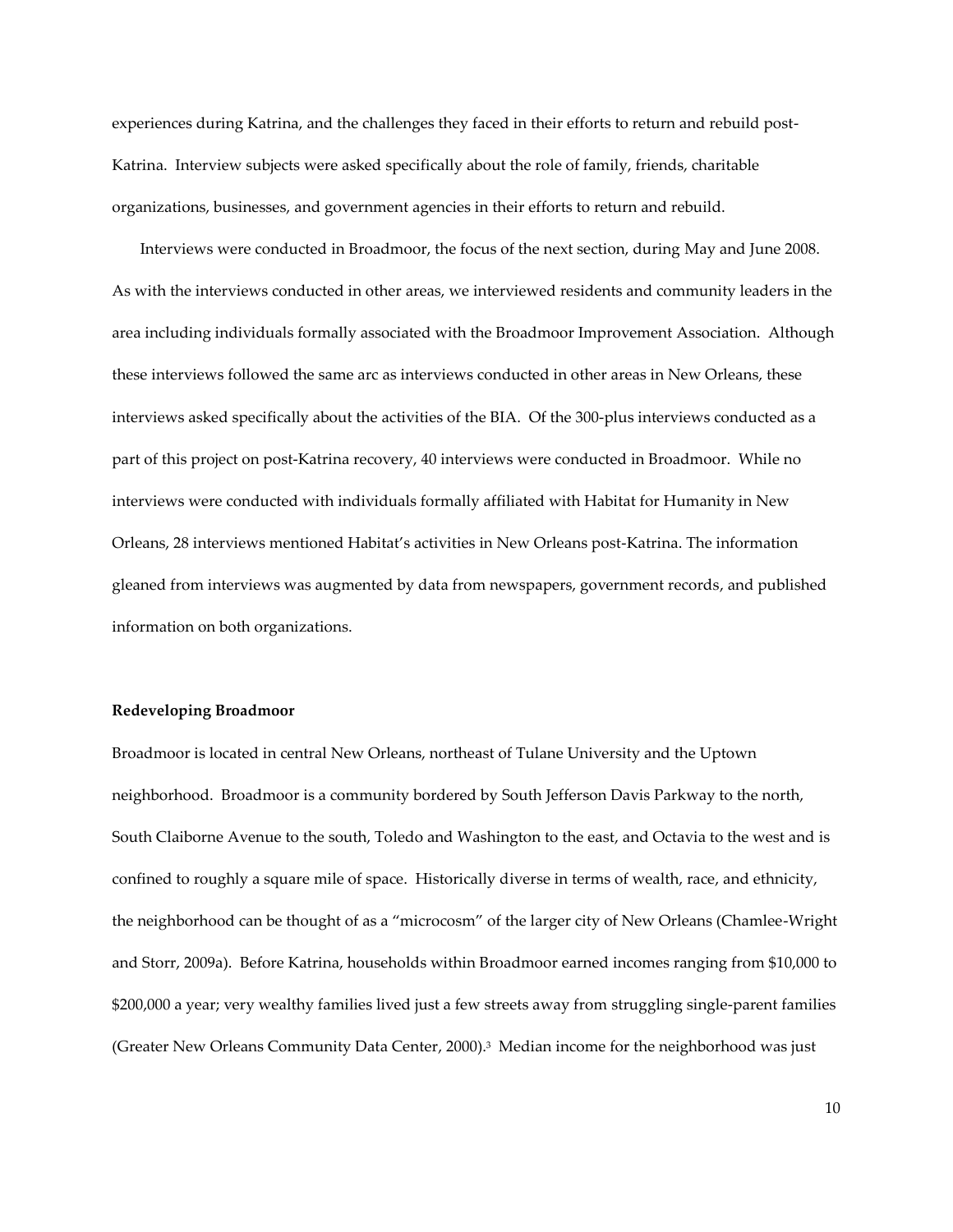above \$27, 000 and roughly 32 percent of Broadmoor's residents lived in poverty before Katrina (Greater New Orleans Community Data Center, 2000). Prior to the storm, the racial and ethnic make-up of the neighborhood was 68 percent African-American, 26 percent white, and just below 4 percent Latino (Greater New Orleans Community Data Center, 2000). In the 1950s, the neighborhood also saw an influx of Jewish residents who moved into the area because of the construction of the Chevra Thilim Synagogue (Greater New Orleans Community Data Center, 2000).

The diversity within Broadmoor often resulted in an atmosphere similar to a small city rather than a typical New Orleans neighborhood. Still, a neighborhood organization was established in the 1930s and was incorporated in the 1970s to provide a forum on public services, infrastructure needs, and neighborhood watch (BIA, 2008).<sup>4</sup> The organization, now known as the Broadmoor Improvement Association, also spearheaded a fight in the 1970s against 'blockbusting,' a maneuver by the real estate industry to encourage the racial separation of neighborhoods. BIA organized the resistance to blockbusting in order to preserve their 'well-established, multi-racial/multi-ethnic community [that was] already living in harmony' (BIA, 2008). The main focus of BIA was, and continues to be, to enhance the connection and cohesion between racially and economically diverse residents and to generally improve the quality of life in Broadmoor.

After the storm and flooding of Hurricane Katrina, the neighborhood of Broadmoor was in complete shambles. The central, low-lying location of the neighborhood incurred average flood depths of eight feet, resulting in massive destruction and loss. The citizens of Broadmoor had to wait weeks before they were allowed to return and assess the damage done to their homes. As with other areas in New Orleans which received significant flooding, at the end of 2005, few residents had returned to Broadmoor (Chamlee-Wright and Storr, 2009a). In early 2006, the Bring New Orleans Back Commission (BNOB) released its plan for the reconstruction of New Orleans which included turning the neighborhood of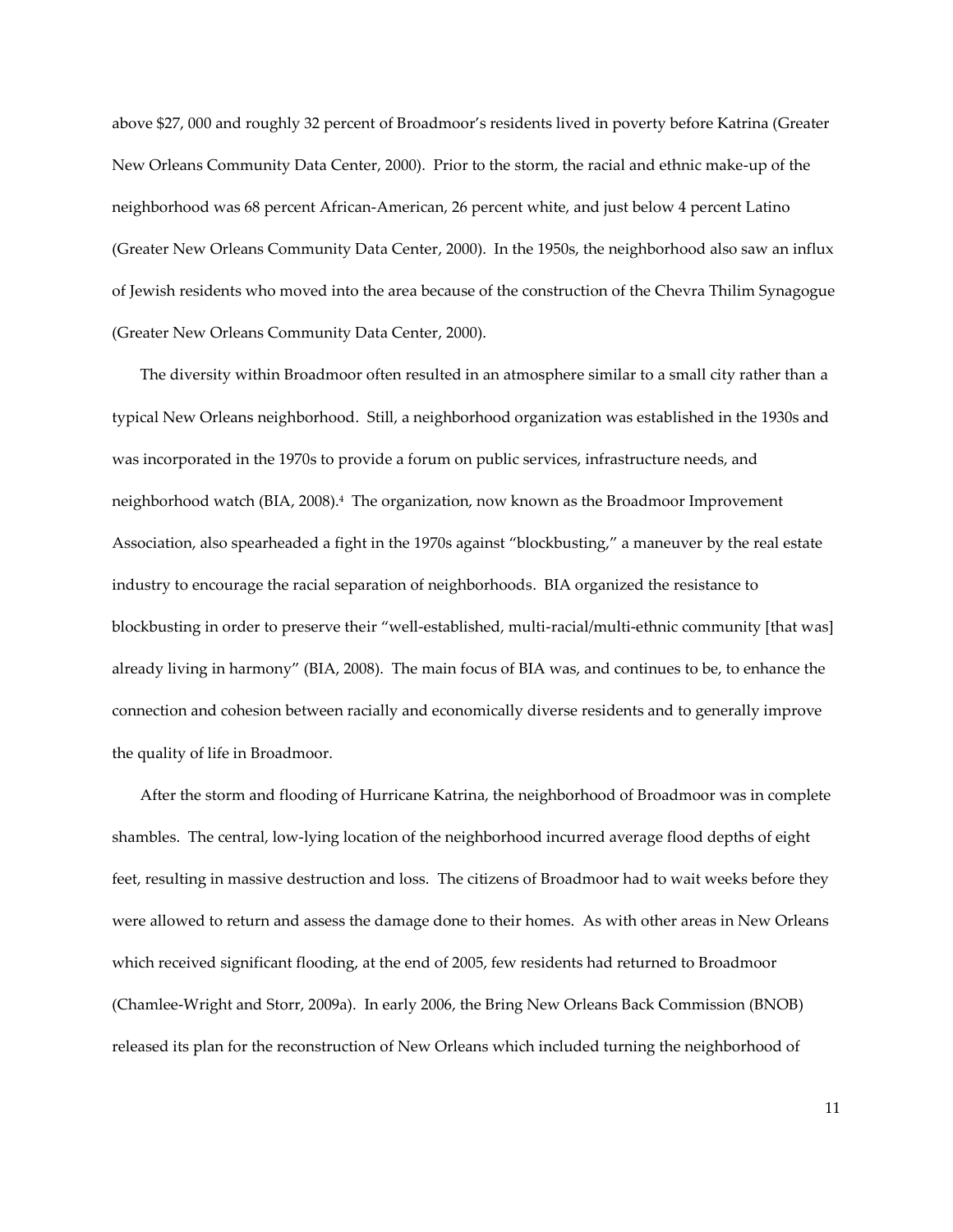Broadmoor into a green space, essentially eliminating the community.<sup>5</sup> BNOB provided maps of the proposed plan, released in *The Time-Picayune* on January 11, 2006, which portrayed the area of Broadmoor as a "green dot." The commission made it clear that it would follow through with its plans unless communities could prove viability within four months, meaning that communities had to show that at least fifty percent of citizens were committed to return.

The BNOB plans shocked the residents of Broadmoor, both the few who had returned and the numerous still displaced, and fueled them into action. In other words, the catalyst for action, the dreaded 'green dot,' stimulated Broadmoor to initiate return on their own and to reestablish the community's role within New Orleans. As Chamlee-Wright and Storr (2009a, p. 7) posit that, 'if private citizens were going to reoccupy their community's physical, social, and political space, they would have to orchestrate a robust civil society response." The "green dot" quickly brought community members together under the existing structure of the Broadmoor Improvement Association to do just that. The organization, with the leadership of President Latoya Cantrell, contacted displaced citizens via text messages, emails, phone calls, and flyers, encouraging them to return to the neighborhood to discuss how to prove viability and begin actions toward recovery.

BIA's initial efforts to overcome the collective action problem facing its community were successful. One week after the announcement of the BNOBC plan, BIA held a meeting on the fate of the community. The meeting drew in a large number of Broadmoor residents which allowed for immediate planning and mobilization. At the end of the meeting numerous plans had been put into action, including a BIA petition against the 'green dot,' the creation of a BIA website to assist in outreach and rebuilding support, and the creation of their own Revitalization Committee to bring planning and rebuilding under the community's control (BIA, 2006). President Cantrell also emphasized that in order to prove viability,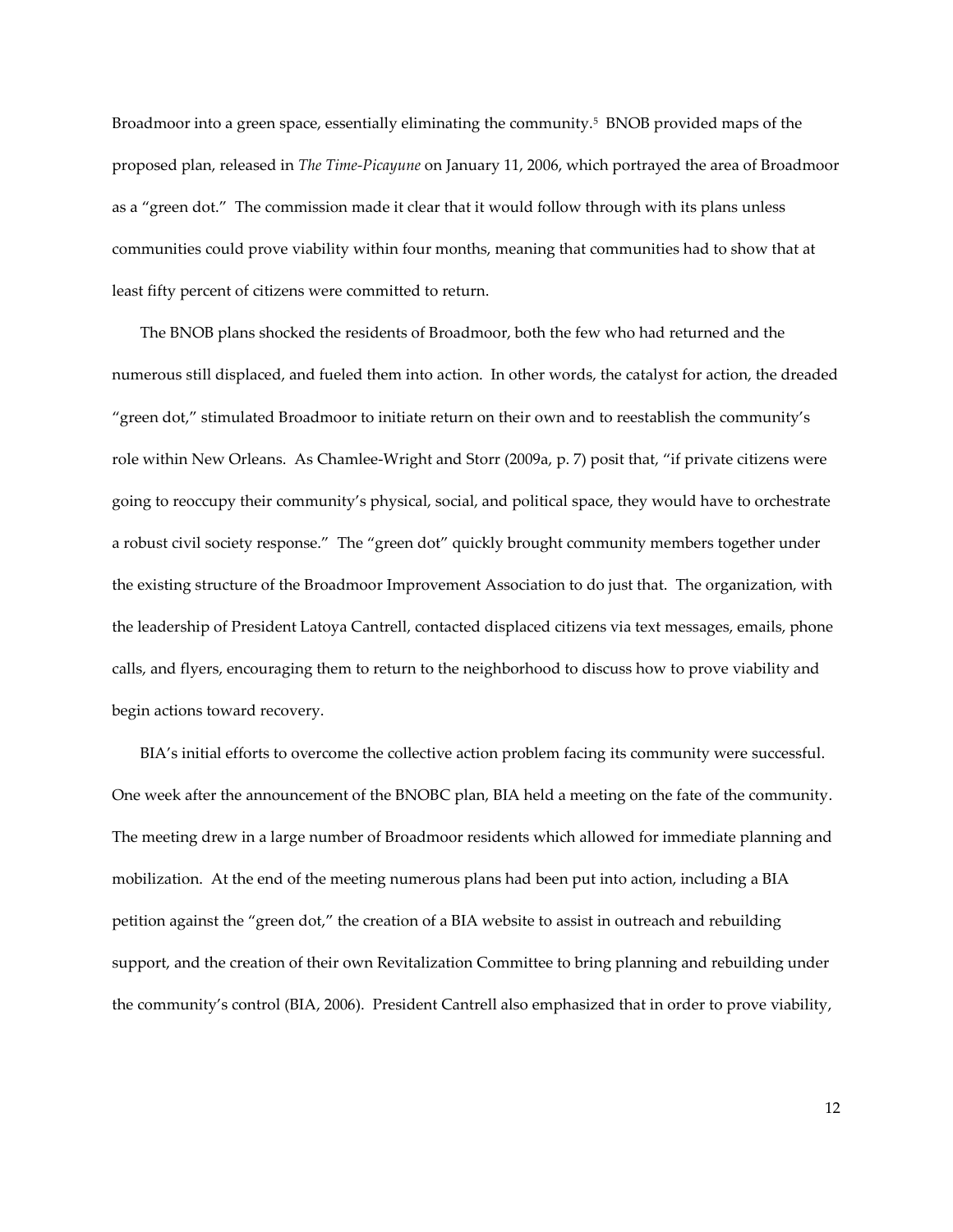citizens needed to get in contact with their neighbors and BIA needed to record the status of each property in Broadmoor.

Maggie Carrol, BIA's secretary and board member, described the attitude of the meeting as follows: We just hatched out all the different scenarios. One scenario would be to fight and protest. The other scenario was to look at the Bring New Orleans Back plan, and it seemed like they wanted neighborhoods to prove viability. So either we could stomp our feet and fight, fight, fight, or we could prove our viability. We decided to prove our viability.

At the end of that meeting, BIA was well on its way as the organized front in the reestablishment and revitalization of Broadmoor. Maggie Carrol attributed the large-scale mobilization effort to the already organized structure of BIA which aided communication and outreach efforts.

Additionally, BIA's ability to form partnerships with the community's religious organizations, proactive residents, business owners, local and national nonprofits, and universities helped establish BIA's role in the reconstruction of Broadmoor. Through its existing organizational structure and position within the community, BIA was able to use its local knowledge, expertise, and connections to reestablish Broadmoor as a vital area within New Orleans. One of BIA's partners in the recovery effort summed up nicely the united front of Broadmoor: 'A core group of residents—many of whom had never met each other and none of whom had ever worked on a redevelopment plan—would take the lead in organizing the planning process for the still-scattered community'(Harvard, 2009).

In order to be successful at determining which residents were planning to rebuild, publicly showing the commitment of displaced residents to return to the neighborhood and assisting residents in the rebuilding, BIA had to obtain and use vast quantities of neighborhood specific knowledge. In other words, the actual recovery process was much more complex than organizing a few meetings and passing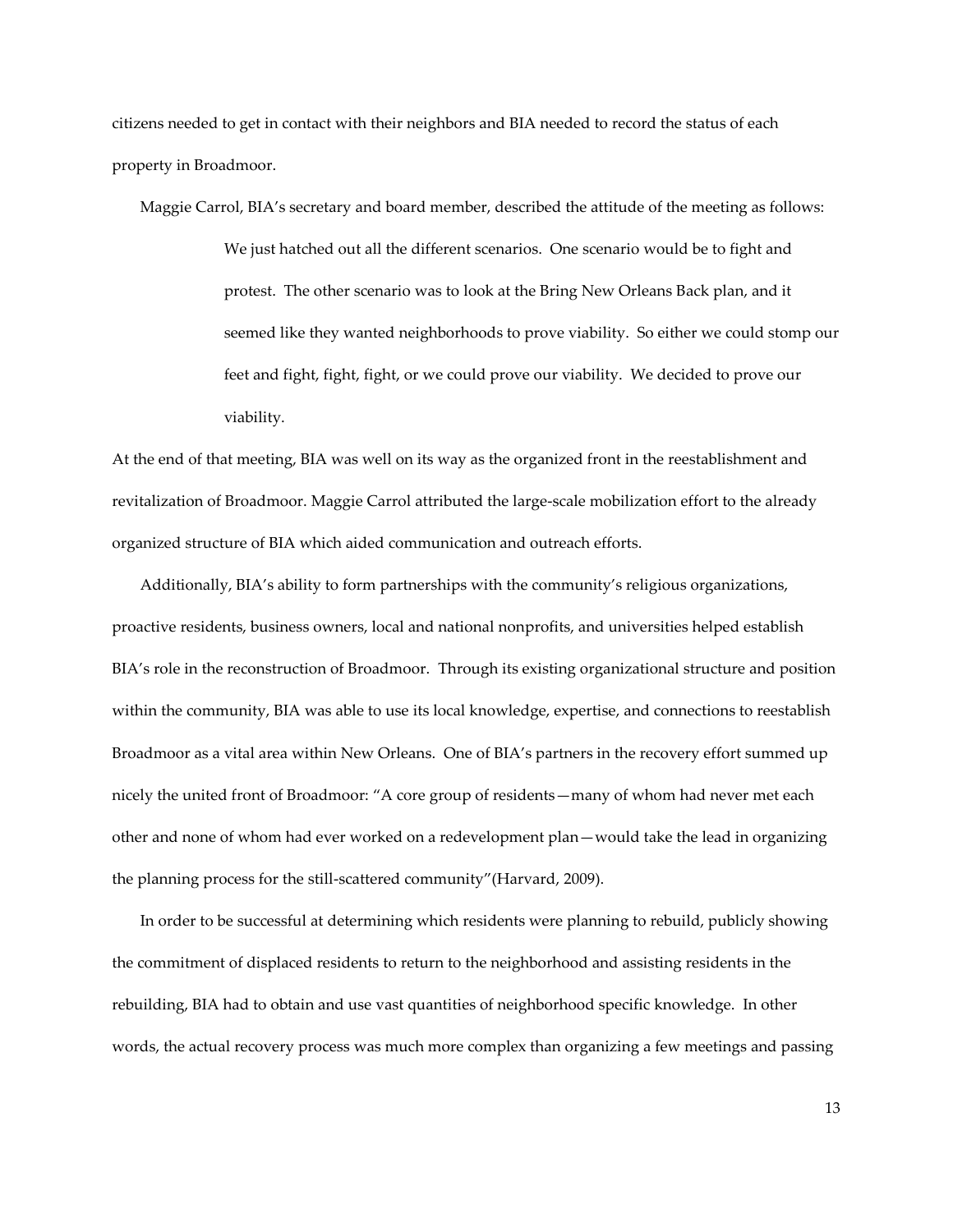around a petition or two. As BIA president, Latoya Cantrell stated, 'How we were going to do it, one, rely on ourselves; rely on the resources within, and that was the people. We knew we were a very diverse community, not just racially, but economically, professionally, that sort of thing." Thus, in the months that followed, BIA strengthened relationships with various members of the community, worked to contact displaced members and determine their commitment to return, and developed systems to aid in the tracking of the rebuilding process—further establishing its role in civil society.

BIA used members' homes and local churches as impromptu headquarters for operations. Local churches became an integral element in the rebuilding process by providing spaces for meetings, administrative support, and an organizational element through which volunteer groups and supplies were funneled. BIA member, Kimberley Saxon, †<sup>6</sup> described the generosity of local church leaders as a testament to unity, 'We're all in this boat together, which I thought was—that was the feeling of all of Broadmoor at that time. We're in this together. We're going to fix it together.' Specifically, the Episcopal Church of the Annunciation, the Broadmoor Presbyterian Church, and Saint Matthias Catholic Church realized the need for a united community and formed relationships with BIA, 'as this would ensure that the city understood that there was a clear center of coordination and communication within the community' (Chamlee-Wright and Storr, 2009a, p. 7).

BIA and Broadmoor residents used the skills and tools available within their diverse community to prove their viability, highlighting the ability of private citizens to effectively tap into dispersed knowledge and use it to their advantage during recovery. Nikki Malone † articulated this nicely, 'We've realized that we have such capacity here, and it already exists. People have so much expertise, and we're just able to really hone in and use those skills for the betterment of the entire neighborhood.' Like the cooperation with religious leaders, BIA was able to use the abilities of its active and concerned members to its fullest advantage, including the local knowledge of construction, marketing, technology, and media.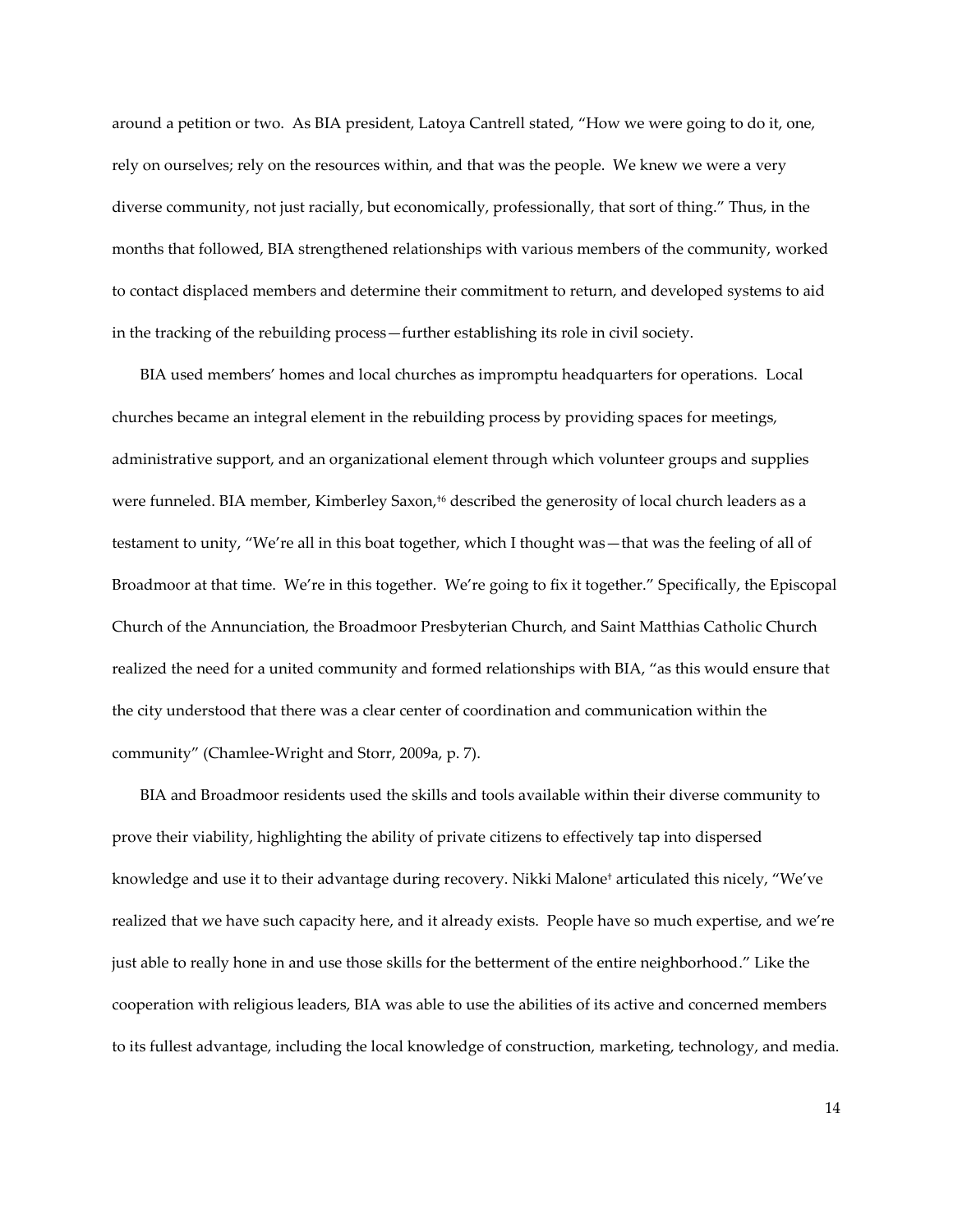Broadmoor resident and BIA board member Virginia Saussy, who had advertising experience from working in the jewelry industry, developed a plan for a marketing campaign and worked with a Bostonbased agency, Digitas Media, Inc, to take on the effort pro-bono. Signs reading 'Broadmoor Lives—In the Heart of New Orleans" were posted all over the neighborhood, "Better than Before" became the inspirational motto for the community, and BIA members and residents spread the word of recovery and policy resistance through the local and national media (Warner, 2006; Warner and Darcé, 2006; Winkler-Schmit, 2006). By rebranding the community as one of activity and improvement, BIA was able to signal a commitment to repopulation and community revitalization.

In order to strengthen the recovery effort, BIA partnered with not only churches and nonprofits but also with businesses and universities. The support of businesses, like Digitas Media, Inc., provided a signal that Broadmoor could successfully rebuild and be a sustainable and profitable area within New Orleans. Donations by prominent organizations—such as the Clinton Global Initiative, the Carnegie Corporation of New York, Mercy Corps, and the Surdna Foundation—provided essential funding to rebuild and improve fundamental institutions within the community—such as a charter school, a library, and a community center—and solidified Broadmoor's influence.<sup>7</sup>

Additionally, partnering with university groups provided the professional and academic support needed for BIA to effectively engage in data collection, community development, and public discourse. Consider, for instance, the BIA's work with Belfer Center for Science and International Affairs at Harvard University's Kennedy School of Government.<sup>8</sup> Together, the BIA and Belfer Center initiated a community-based development plan and set out mapping the recovery of Broadmoor. Students and scholars took on the challenge of collecting and interpreting data on the progress of rebuilding, proving that Broadmoor was committed to recovery and residents were actually returning. Their success was dramatic; 82.2 percent of the properties in Broadmoor had been rebuilt or were under construction as of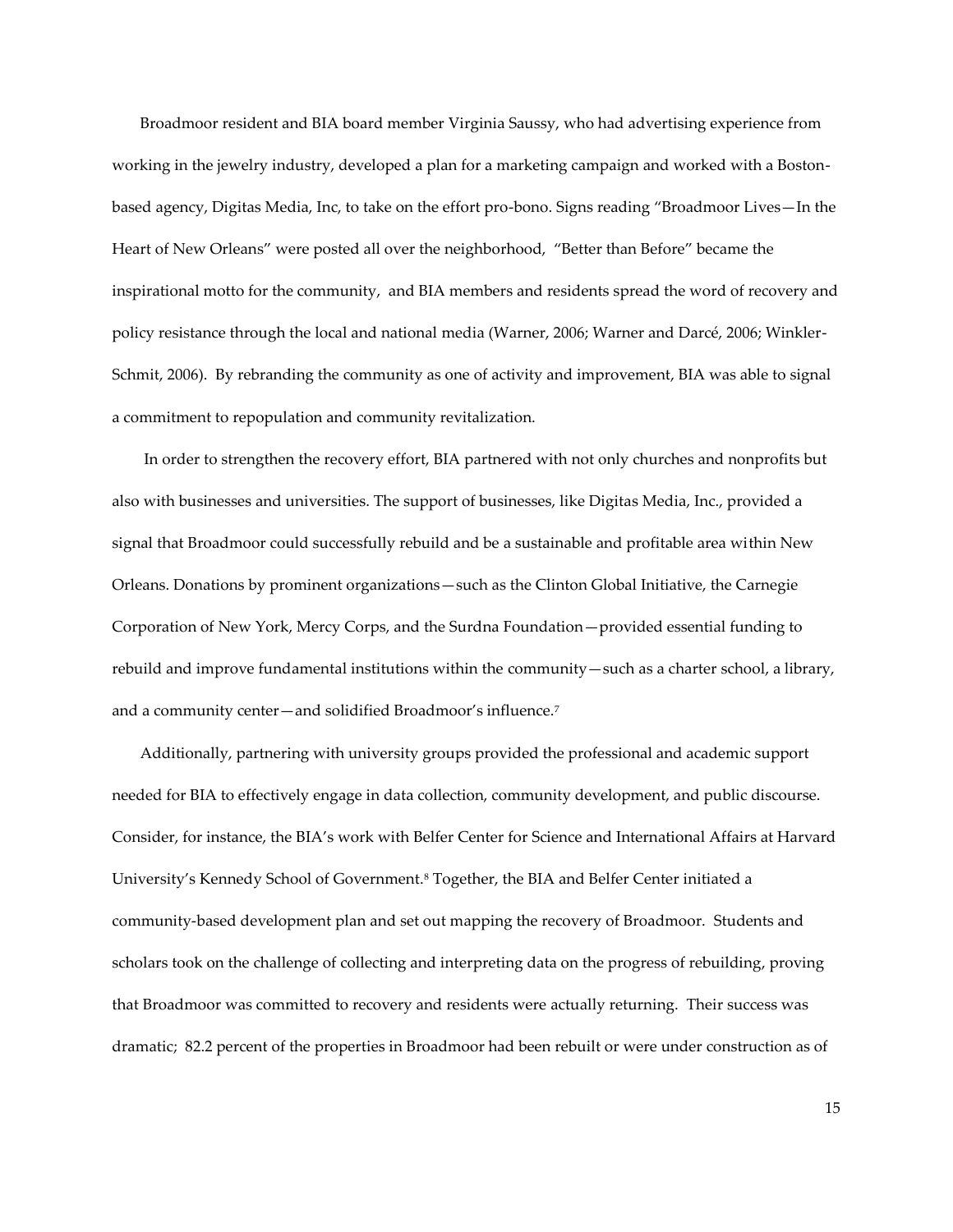January 2009 (BIA, 2009). The name recognition of Harvard alongside clear evidence of repopulation convinced donors to fund recovery and convinced politicians that Broadmoor was a viable community (and not a 'green dot'). As reward for its efforts, Broadmoor's community development plan was fully incorporated into the second city-wide planning report, the Lambert Plan. It has since been included in each additional report developed or purposed by the city. While the public development and revitalization process continues years after the storm, Broadmoor effectively developed and implemented its own plan within months after Katrina and effectively altered its path to recovery by proving its own vitality.

BIA's ability to overcome the collective action problem that characterizes post-disaster recovery by unifying the community against the 'green dot' and effectively using of local knowledge to prove community viability, access funding, and initiate recovery highlights the success of this communitybased organization as an engine of private disaster recovery. As a result of BIA's efforts, Broadmoor has not just been rebuilt but has transformed into an active, unified community. The residents and business owners now get together for block parties and festivals which focus around a central residential thoroughfare, Galvez Street, in Broadmoor. In fact, Edward Dinkens, † a Galvez Street resident, described the community as close-knit, 'We all know each other [after Katrina]. So it makes it kinda like a little Mayberry Street in Broadmoor. So it's nice.' Additionally, the membership and activity of BIA has increased substantially since the storm. It is difficult to imagine any (governmental or nongovernmental) organization that was not embedded within this community bringing about this sort of community revitalization. Critical to BIA's success was its capacity to identify and tap into local knowledge and resources. As BIA member Janis Anderson† remarked, 'Government can get their boots on the ground and still never have a grassroots level ... Government cannot rebuild the social capacity of the community. The people do that.'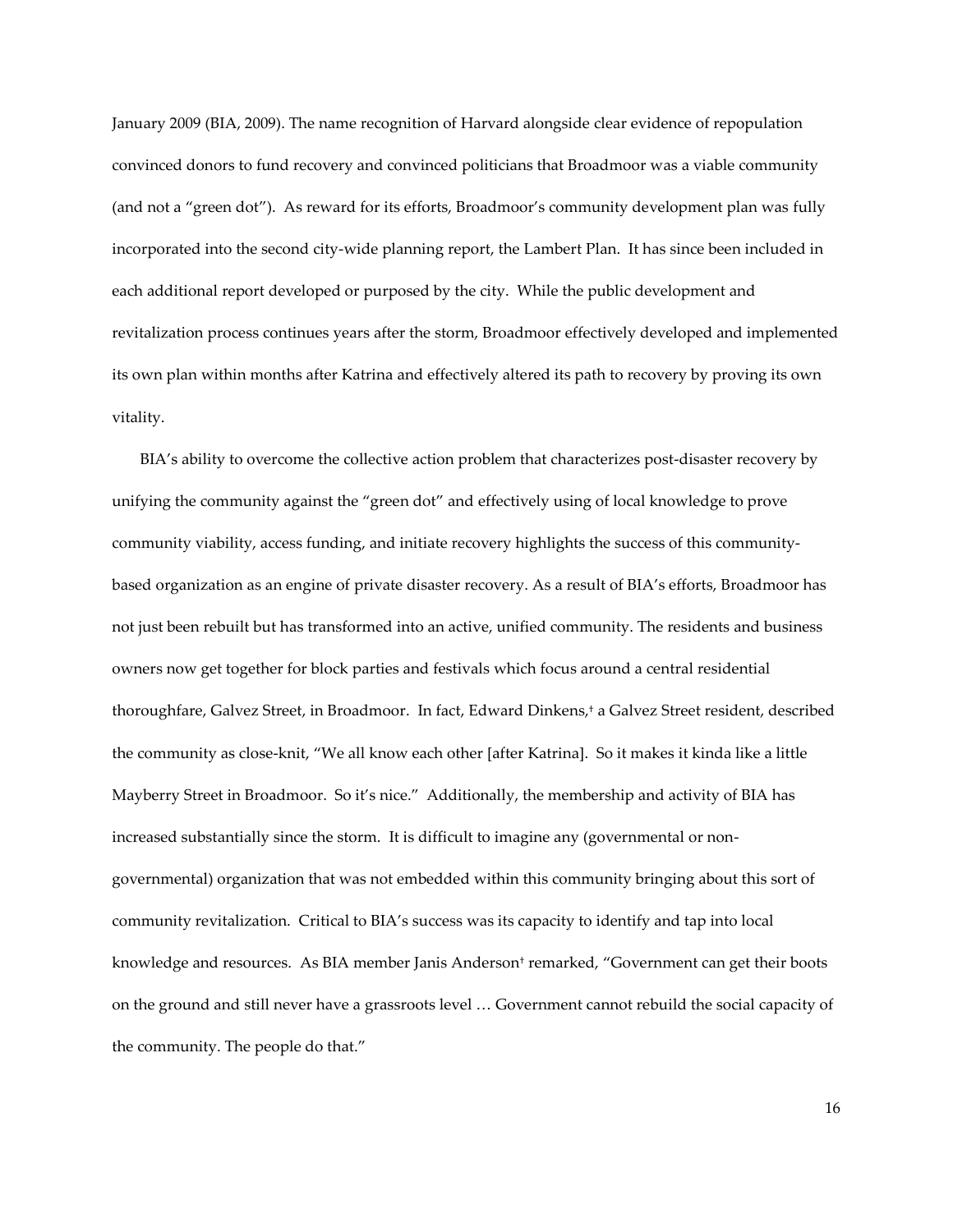Yet, impediments to full recovery still exist. While the plans for a charter school were approved and construction began in 2008, the rebuilding of the library has been postponed due to regulatory uncertainty regarding the use of private funding for the renovation of a public building. Also, roughly 18 percent of the neighborhood has yet to be rebuilt. These properties remain vacant and unaltered for numerous reasons. Some former residents have relocated after the storm, settling into new jobs, schools, and communities outside of New Orleans. Other citizens may want to return and rebuild but lack the financial, physical, or emotional resources to do so. BIA effectively overcame the uncertainty of government recovery planning and initiated a vast and successful private recovery effort. Yet, in order to fully revive the community, other private individuals and organizations must, and have, come together to provide further opportunities to overcome resource constraints. One organization among many effectively revitalizing New Orleans and the surrounding Gulf Coast area is Habitat for Humanity.

#### **Building new homes and repairing damaged homes**

Habitat for Humanity is an international nonprofit organization that helps low-income individuals and families across the nation and the world to become homeowners of affordable and adequate housing. The organization was founded by Millard and Linda Fuller in 1976. The Fullers had left their home and business in Alabama to live and work on Koinonia Farm, a Christian community in Georgia where Millard worked with families to build their homes (Husock, 1995; Youngs, 2007). While at Koinona, the Fullers developed a faith-based model of building which involves partnership between homeowners, sponsors, and volunteers as well as providing a mortgage that covers the cost of building materials and accumulates no interest. The Fullers see this model of 'partnership building' as a way of spreading Christian principles, in particular the beliefs that every individual deserves a decent home, that love and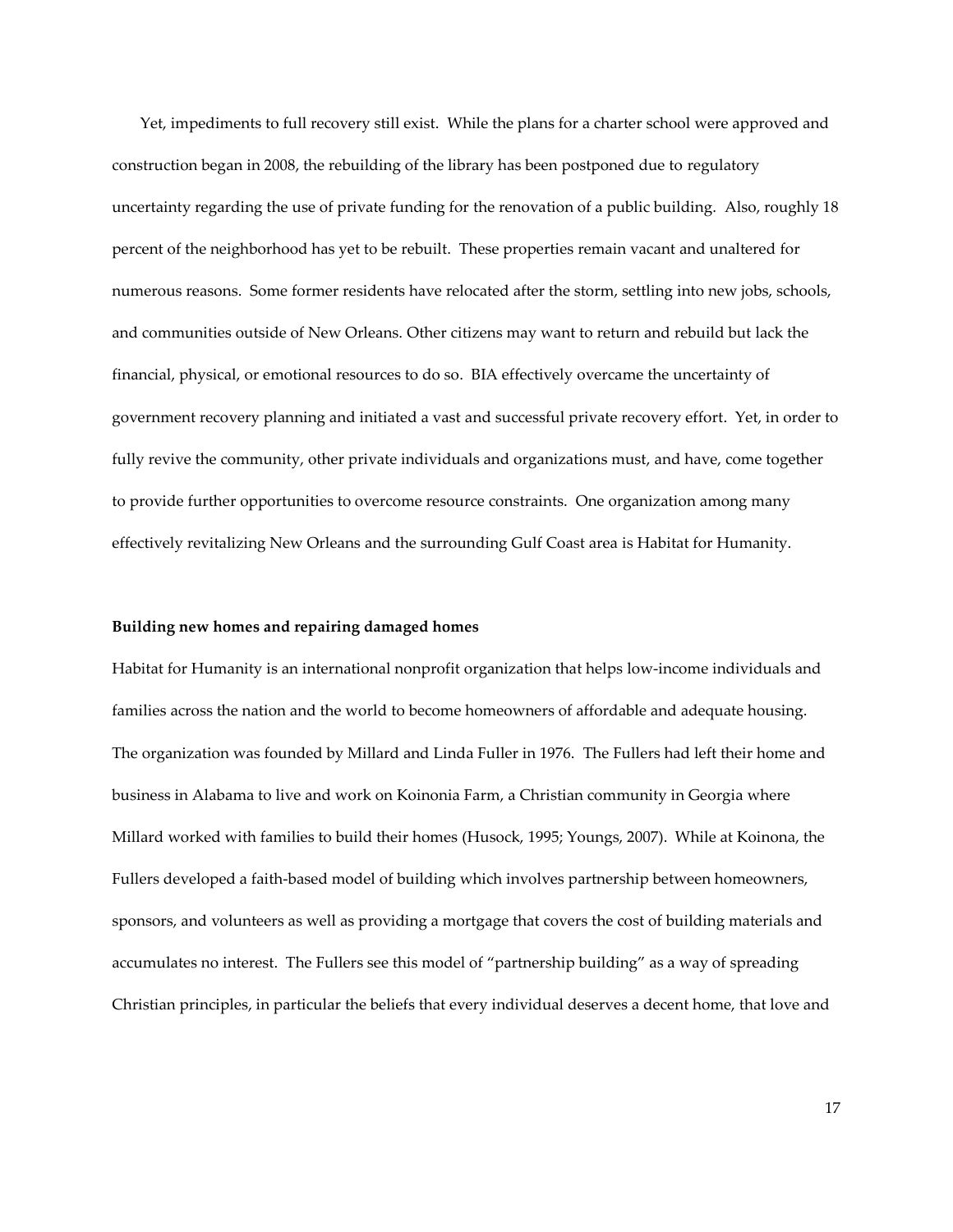action are the best form of ministry, and that discussion and common ground is possible through working side-by-side with people of different faiths and ideologies (Fuller, 1994; Baggett, 2000).

In order to effectively reduce the number of impoverished people living in adequate housing, Habitat has structured a program that requires potential homeowners to prove their ability and desire for homeownership. These standards include that potential homeowners: (a) make between the 25 percent to 50 percent of the area's median income; (b) take classes on homeownership, home repair, and personal finances; (c) complete 'sweat equity' hours by working on other homes or at the Habitat offices; and (d) make monthly payments on their at-cost, no-interest mortgages (Husock, 1995; Baggett, 2000). Habitat also uses a decentralized organizational structure. Although the centralized headquarters track national and international progress and organize advocacy programs, broad fundraising and media outreach, the houses are typically built and prospective residents are screened by independent city and county affiliates and their local partners (Husock, 1995; Baggett, 2000). Through their programs and structure, the organization aims to foster independence and prosperity by supporting, teaching, and encouraging homeowners to literally build their own futures.

Habitat has had success in overcoming the adverse selection problem that could plague efforts to provide low income housing because of its partnerships with local organizations (including church groups) and through their application process. By requiring that potential home owners volunteer a significant number of hours with Habitat to provide 'sweat equity' and that they attend homeownership classes, Habitat ensures that only those individuals who are committed to homeownership qualify for its houses (Gelinas, 2008). Additionally, because Habitat works through local affiliates and partners with local organizations it is able to tap into local knowledge as they screen potential homeowners.

Before Katrina, Habitat for Humanity partnered with local churches and businesses in New Orleans to build houses for the poor. The New Orleans Area Habitat for Humanity has been present and active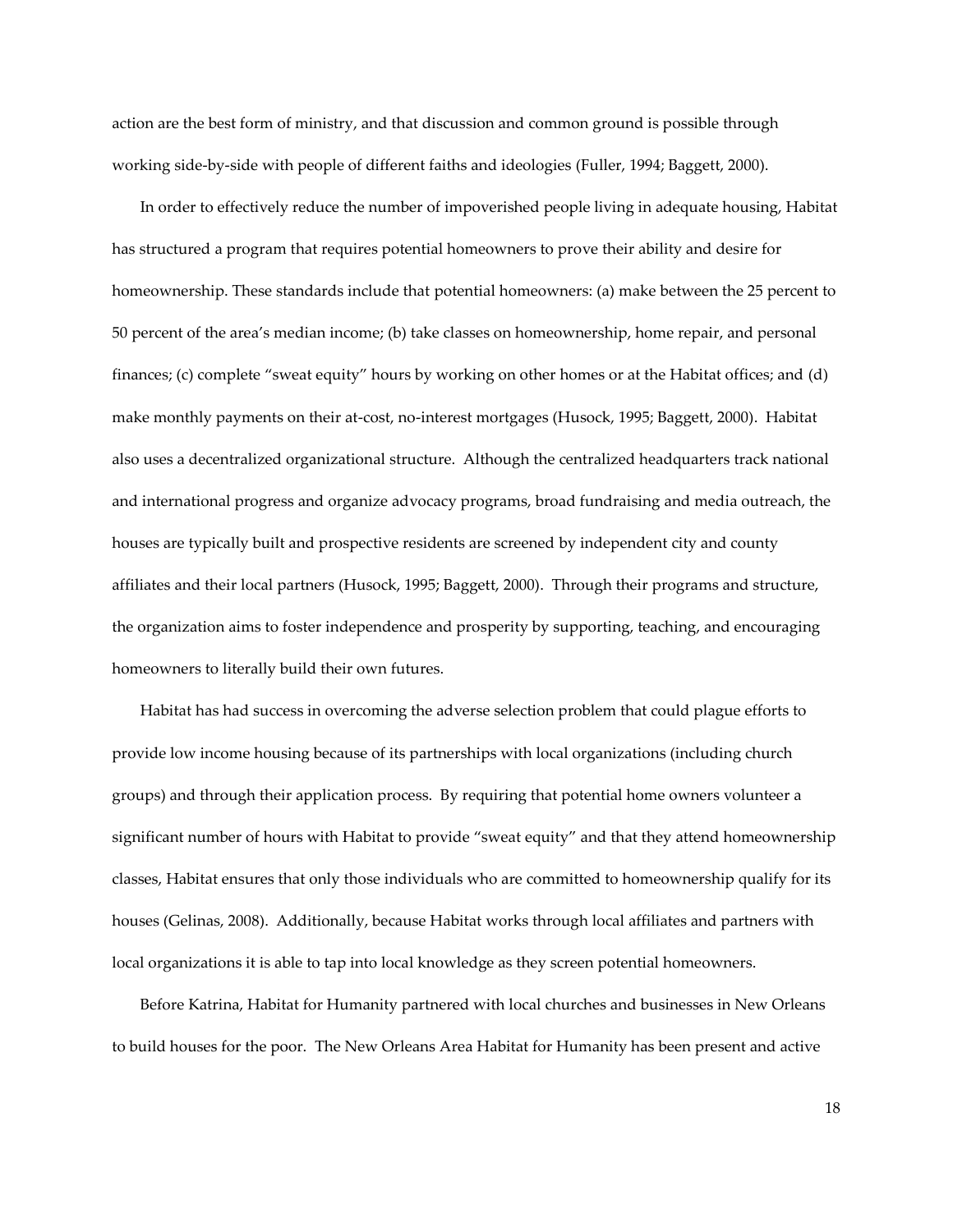since 1983 (more than two decades before Katrina). The affiliate had helped roughly 100 families achieve homeownership prior to Hurricane Katrina by building structurally secure yet affordable houses (Gelinas, 2008). The organization is run by a board of local residents and businesspersons, follows the partnership building model, organizes fundraising and advocacy events, and runs a Habitat ReStore which sells donated and overstock home improvement supplies (NOAHH, 2010).

After Katrina, Habitat provided communities with building materials, helped to repair damaged homes, and facilitated the building of new homes in New Orleans. Both through the international organization and its local affiliates, Habitat for Humanity was able to step in and respond to those in need in the months following Katrina because they were already involved in the community, had a welldeveloped model for providing low-cost homes, and had considerable experience of home construction in New Orleans (Bond, 2005; Mays, 2005; Gelinas, 2008). Additionally, Habitat had experience in responding to disasters—such as typhoons, hurricanes, earthquakes, tsunamis, landslides, and humanitarian emergencies—within the United States and across the world and was able to leverage those experiences to initiate their Gulf Coast Recovery Effort (Miami Herald, 1993; Pierson, 1993; Korea Times, 2003; Sharma, 2003; Curry, 2005; Ivy, 2005; BusinessWorld, 2006; Eaton and Strom, 2007; New York Times, 2007; Kwok, 2009; Mackinnon, 2010).

Essentially, the organization provided the support and resources needed by citizens that wished to return yet lacked the capital and resources to do so. Stated another way, they strengthened recovery by actually rebuilding communities after viability and commitment to return had already been established. As Ninth Ward Resident Catherine Parker† describes,

> Habitat for Humanity, they have built a lot of houses, so they have been helpful to this community. ... Because I know most of the time before at the places where they build those houses, there probably was like an old house that wasn't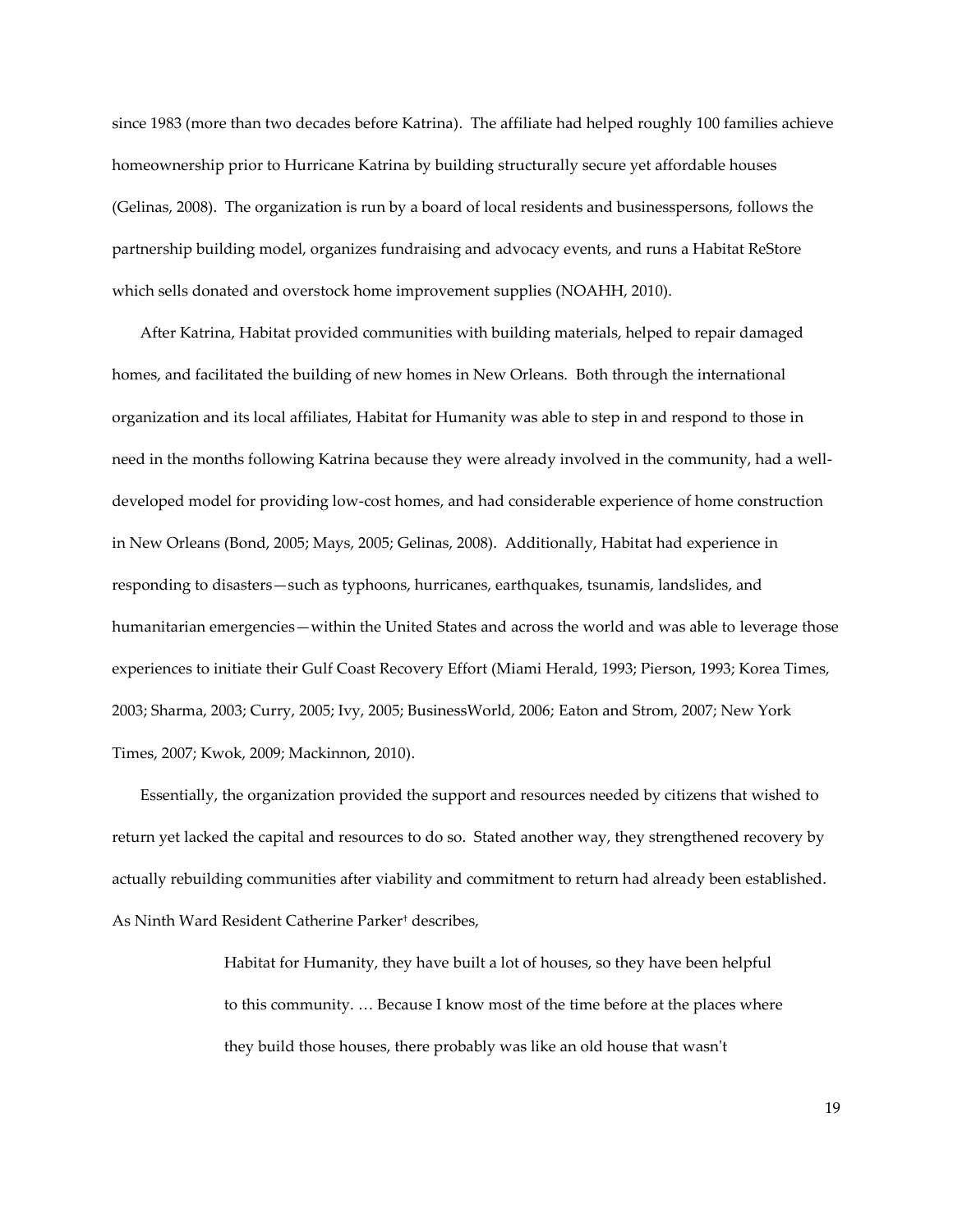painted or something like that and they have really created homes for people that wanna come back. And they put them on the financial stability thing so you know they can pay the mortgage and stuff and own the house, so I think that's a good thing.

Brian Moss† , a resident of St. Bernard Parish, has similarly highlighted the key role that Habitat played post-Katrina. "Habitat for Humanity," he explains, "geeze I can't say enough about them and built houses or repaired to a point I mean, is it okay, you can handle from here and that gets people a fired up.'

Hurricane Katrina affected and disrupted all aspects of life, including the headquarters and operations of the local Habitat for Humanity affiliate in New Orleans. Instead of spending evacuation time waiting around for a public response, however, Habitat immediately began the recovery effort by organizing the 'Operation Home Delivery' project just five days after the storm (Bond, 2005; Mays, 2005; Today, 2005). The national project was aimed at restoring the local affiliate headquarters and partnering with other organizations to begin recovery (Bond, 2005; Mays, 2005). Starting on September 26th, Habitat in collaboration NBC's News *Today* and the Warner Music Group began building 65 housing frames which were completed over the course of a week, 45 of which were constructed in Rockefeller Plaza (also known as 'Humanity Plaza' that week) in New York City (Bond, 2005; Today, 2005). The housing frames were then shipped to disaster-affected areas in Louisiana, Mississippi, and Alabama, and Habitat and its partners began assembling them into homes just six weeks after the storm.

Since Katrina, Habitat established efforts on the ground all over the Gulf Coast. Through partnerships with churches and other housing and poverty focused nonprofits, Habitat tapped into the local knowledge of citizens and volunteers to implement the reconstruction of existing housing as well as the construction of new homes. Habitat's ability to use group collaboration allows for minimal training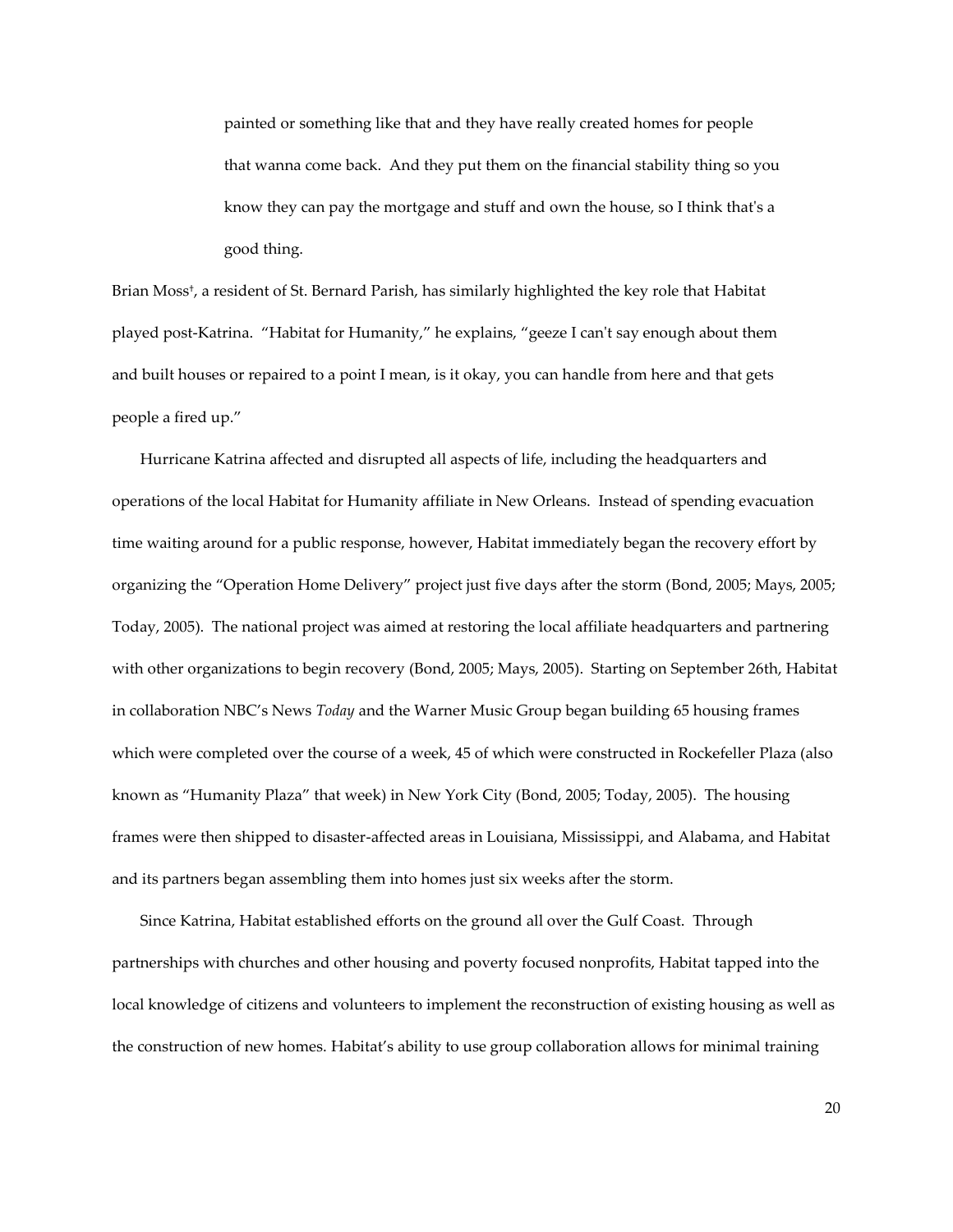and effective use of local knowledge to build homes quickly and efficiently. By each volunteer focusing a few small jobs, complete houses can be built over the course of a week. Since the storm, Habitat has constructed over 1,300 homes at a rate of roughly 50 houses a month (Eaton and Strom, 2007; HFHI, 2010). Additionally, almost 900 homes were cleaned out and repaired in collaboration with Church World Service and Rebuilding Together (Heavens, 2006; Jenkins, 2008). Moreover, in 2008 the annual Jimmy and Rosalynn Carter Work Project took place in areas along the Gulf Coast. The weeklong builda-thon included 5,000 volunteers and provided over 250 families with new homes (Kessie, 2008; Plaisance, 2008). The Salvation Army, Thrivent Financial for Lutherans, and other organizations and religious groups contributed by housing volunteers, providing down-payment assistance, and helping to find suitable homes for those in need (Heavens, 2006; International Business Times, 2008). Habitat also lobbied for and supported policy that encouraged citizen-based recovery (Pfeiffer, 2006).

Habitat's partnership with the Baptist Community Ministries is noteworthy. Prior to Katrina, these groups worked together to provide opportunities for homeownership in the Upper Ninth Ward in a neighborhood bounded by N. Robertson St., Montegut St., Florida Ave., and Poland Ave. As Reverend Inman Houston, Associate Pastor at the First Baptist Church of New Orleans, describes,

> New Orleans's poverty, even before Katrina, was a very large concern. And, so we really saw it as a merging of a vital need of our city with one of the core teachings of Jesus. And, so [before Katrina] we entered into a partnership with Habitat for Humanity to construct 40 homes in the summer of 2006. And this initiative really got underway in the fall of 2004, and we received a \$1.5 million matching grant early in 2005. And we were really just, you know, pushing forward to the summer, we were already lining up volunteers, and then Katrina, of course, came through in August 2005 and sort of changed everything.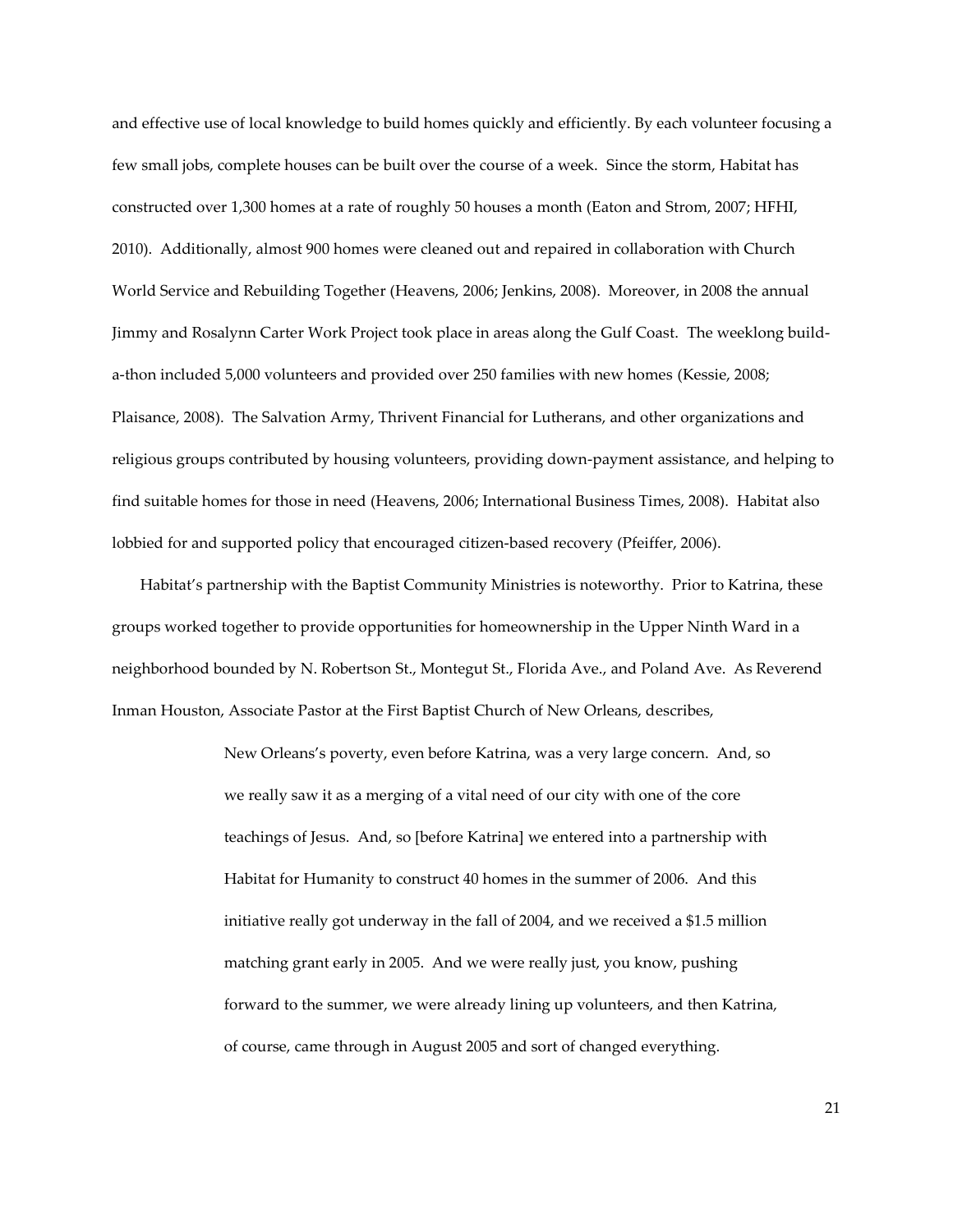Early in 2006, the First Baptist Church through the Baptist Crossroads Foundation, the nonprofit that was established to lead the project, reconnected with Habitat and recommitted to the pre-Katrina plan to build 40 homes.

Many community members, celebrities, and businesses worked with Habitat and provided support, resources, and labor during the months and years after Katrina. Habitat, through the inspiration and support of Harry Connick, Jr. and Branford Marsalis, for instance, constructed the Musician's Village in order to help displaced musicians return to the city (Gelinas, 2008). New Orleans is often defined by its culture and night life and is especially known for its jazz. The goal of the project was, thus, to provide a haven for musicians that were drastically affected by the storm and support the cultural backbone of the city at the same time. As such, at the neighborhood's center was a music center designed to serve, entertain, and educate surrounding community members (Kamin, 2010). Fundraising for the project was procured through the sales of a hurricane relief collaborative album (Oulette, 2006). The Musician's Village includes 72 single-family homes in the Upper Ninth Ward and is planned to expand with 70 to 150 more homes (Jonsson, 2007; Gelinas, 2008).

Similarly, after Katrina, Habitat worked to provide building materials for affected residents. As Pastor Ballard of Christian Fellowship Family Worship Center, a Baptist Church in St. Bernard Parish, describes, 'we partnered with Habitat for Humanity and they kind of have a sheet rock program, and we have—we're now helping people with sheet rock for their homes through Habitat for Humanity's program, but we're facilitating it by finding the needy people.' Anita Jones† , a resident of Broadmoor, also highlighted the importance of Habitat's effort to provide building materials to affected residents and to help with home repairs post-Katrina. 'Then Habitat—they got into the program. They gave me sheetrock, some sheetrock to start off," she explains, "And, yeah, Habitat is doing my back yard. ... They're doing the back yard for me and they came over and they—I had a lot of little help.'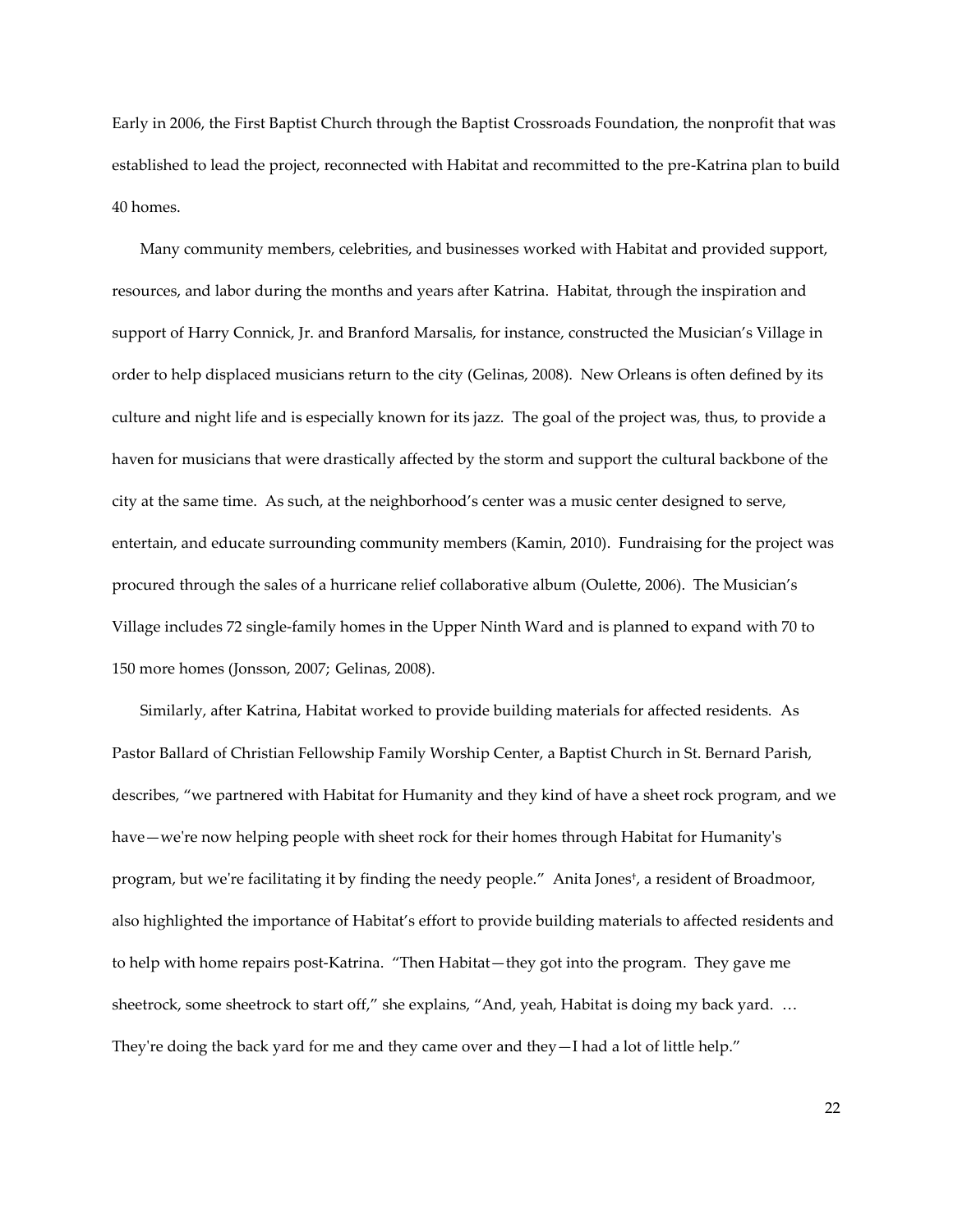The quick and continued success of Habitat resulted in a consistent flow of donations and volunteers. Such actions by private individuals were valuable signals that Habitat was providing a needed and appreciated service. While government agencies and politicians struggled with understanding how to serve citizens and to develop long range community redevelopment plans, private organizations like Habitat forged ahead with the business of bottom-up post-disaster rebuilding. Habitat's success shows that the efforts of private individuals and organizations can effectively access local knowledge and assist in post-disaster recovery.

#### **Conclusions**

Given the scale of damage that resulted from Hurricane Katrina and the flooding which followed it, it is not surprising that recovery has been a slow and uneven process. In order to rebound, displaced residents not only have to decide that the necessarily uncertain benefits of return outweigh the very real and quite significant costs but have to locate and marshal the material, physical, psychological, and emotional reserves needed to rebuild. That the socially vulnerable communities in the Greater New Orleans region had to overcome significant impediments to recovery beyond those which everyone affected by Katrina had to overcome only complicated the process of recovery (Finch et al., forthcoming; Green et al., 2007).

After Katrina there were efforts by government leaders at the federal, state, and municipal levels to centralize the disaster response and recovery process. Within months of Katrina, for instance, the Mayor Ray Nagin-sponsored Bring New Orleans Back Commission developed an initial plan for the city which suggested that some communities not be allowed to develop without soliciting wide input from New Orleans residents. Similarly, the federal government managed their disaster-response efforts through the Federal Emergency Management Agency. And, the state government of Louisiana has managed its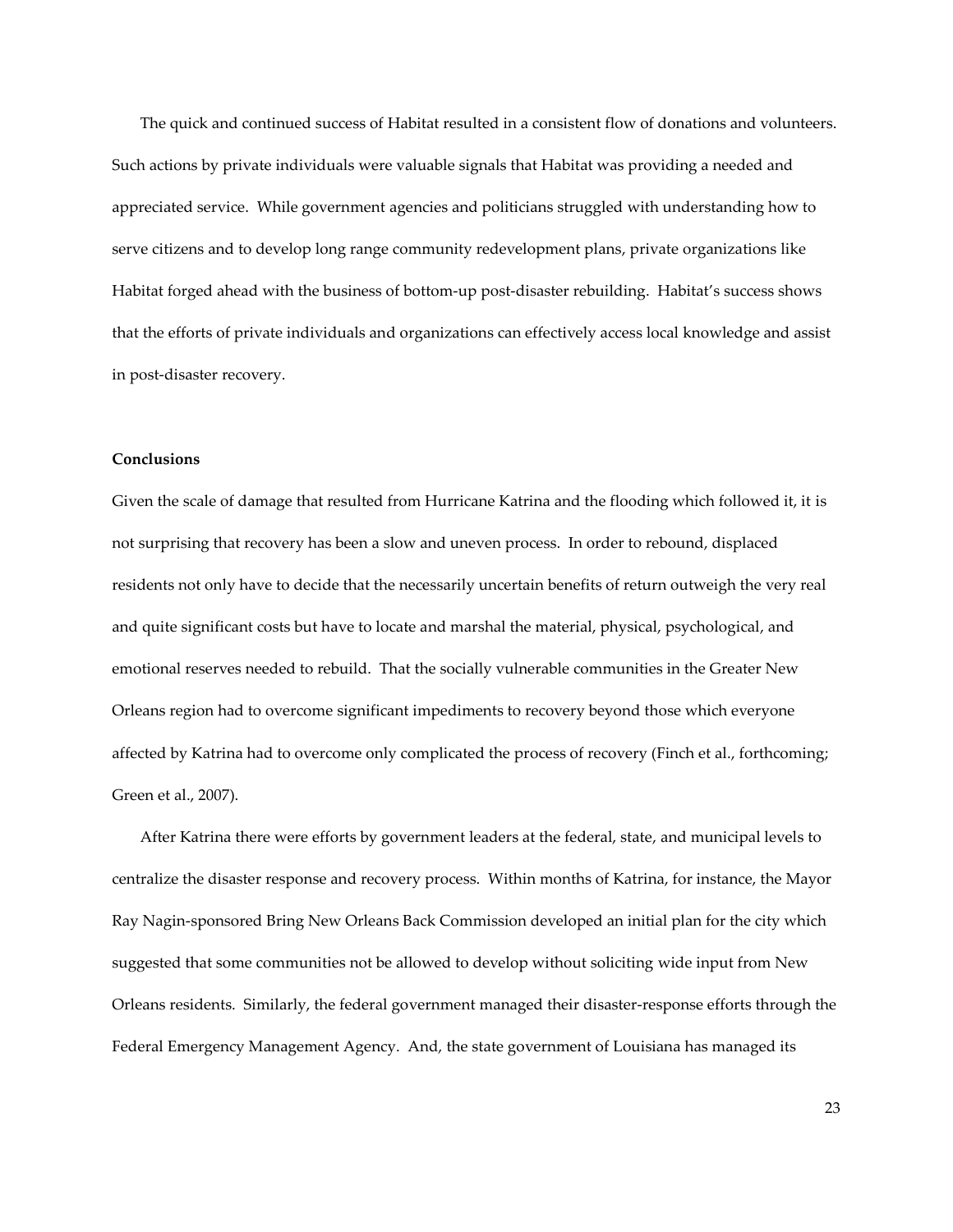recovery efforts through the Louisiana Recovery Authority. These centralized efforts have been widely criticized (Schneider, 2005; Olshansky et al., 2008; Norcross and Skriba, 2008; Sobel and Leeson, 2007). There are reasons to expect that centralized efforts to promote post-disaster recovery will face challenges. In particular, because community recovery is necessarily based on the decisions of a myriad of individuals who might very well be dispersed as a result of the disaster, centralized actors will find it difficult to determine precisely how to effectively respond.

Interestingly, those post-Katrina recovery efforts that were the most successful tended to be decentralized efforts that were able to utilize local knowledge and mobilize local resources. The Broadmoor Improvement Association's role in the redevelopment of Broadmoor as well as Habitat for Humanity's role in rebuilding homes across New Orleans highlight the capacity of private actors to overcome collective action and knowledge problems that hamper post-disaster recovery. Rosegrant (2007) and Horwitz (2009a; 2009b) have, similarly, described how businesses like Wal-Mart were able to effectively respond to Katrina (e.g. reopening quickly and in some cases giving away merchandise) because local managers were allowed to take initiative and make decisions without having to clear their decisions with regional or national supervisors. Additionally, Chamlee-Wright and Storr (2009b) have described how various social entrepreneurs in New Orleans worked to provide services necessary for rebuilding and recovery. Moreover, Agemy (2010) has discussed how the Recovery School District in Louisiana relied on charter schools rather than traditional centralized structures to respond to the challenge of opening, staffing and equipping the damaged and destroyed schools after Katrina.

The interviews suggest that decentralized post-disaster recovery efforts can be quite robust. This, we should note, held true for both decentralized government efforts at post-Katrina emergency disaster management as well as the post-disaster recovery efforts of private citizens and organizations. Arguably, the robustness decentralized bottom-up efforts and the difficulties affecting centralized top-down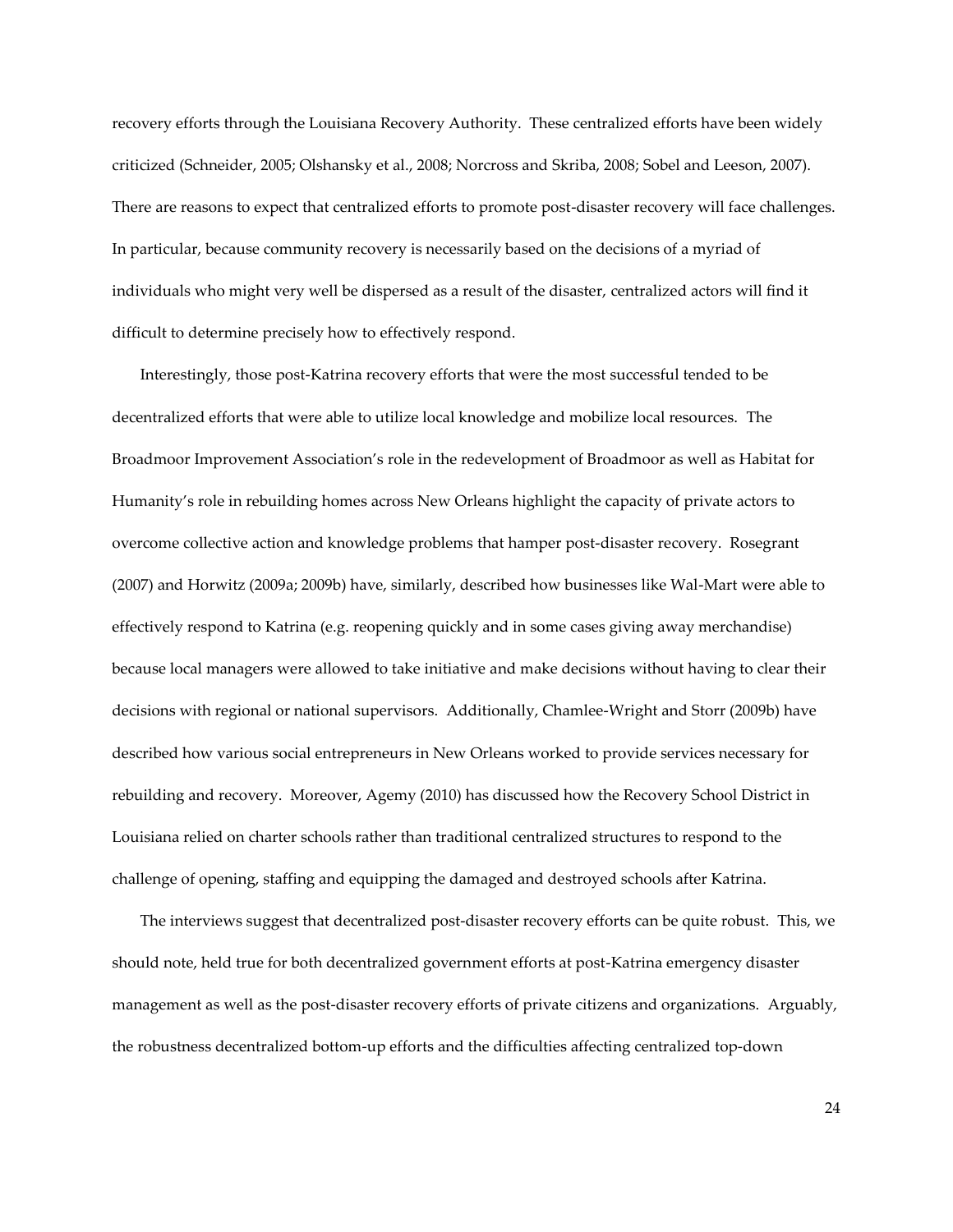recovery efforts suggests that bottom-up rebuilding and recovery efforts might not only be key compliments to centralized top-down efforts but might very well be essential if recovery is to occur.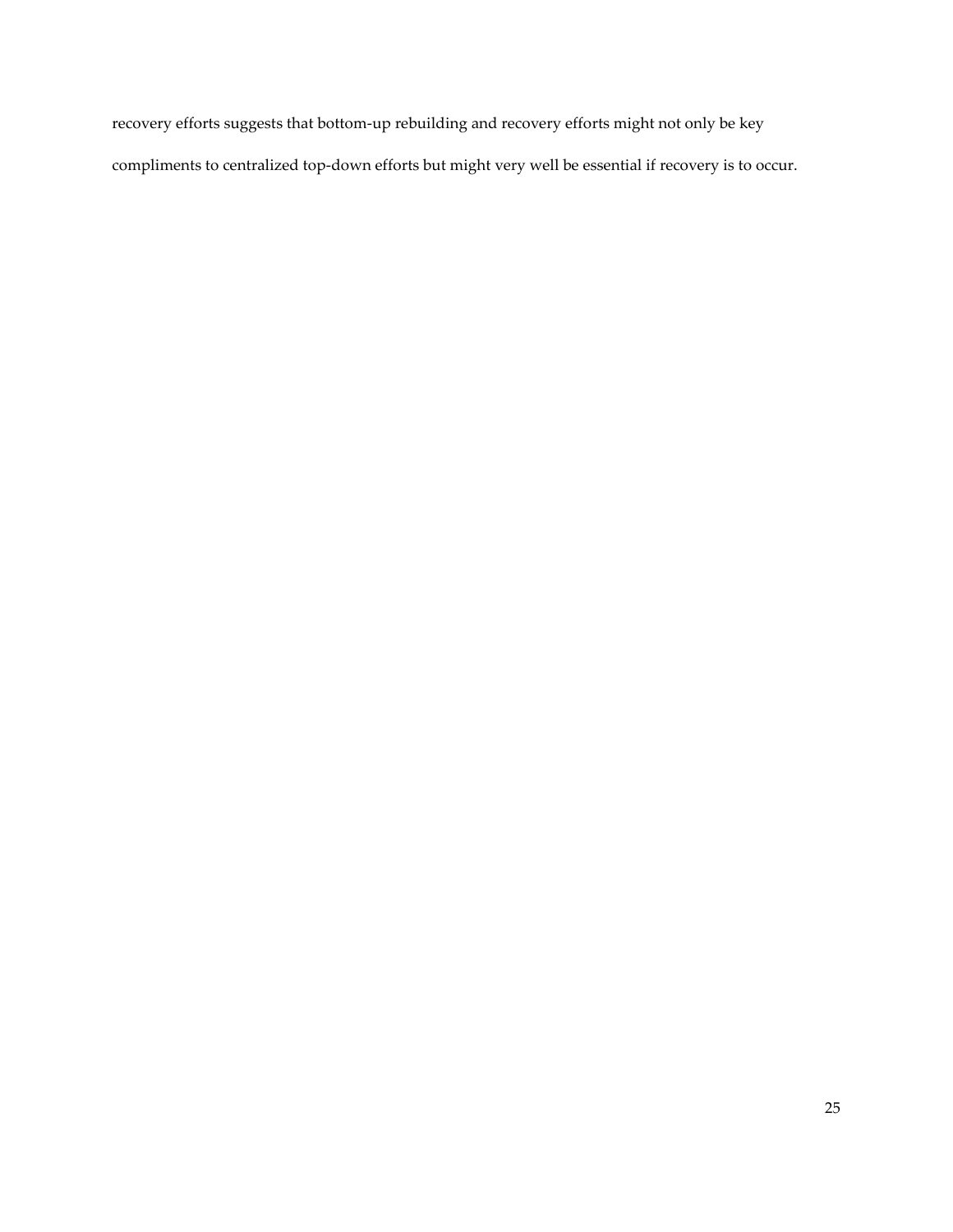#### **References**

Agemy, E. (2010) 'Improving Academics in the Aftermath: A Case Study of New Orleans' Experiment with Charter Schools.' In E. Chamlee-Wright and V.H. Storr (eds) The Political Economy Of Hurricane Katrina And Community Rebound. Edward Elgar, Northampton, Massachusetts.

Baggett, J. (2000) Habitat for Humanity: Building Private Homes, Building Public Religion. Temple University Press, Philadelphia, Pennsylvania.

BIA (2006) 'Meeting Minutes: January 18, 2006'. Broadmoor Improvement Association, Inc., New Orleans, LA.

BIA (2008) 'Who We Are: Broadmoor Improvement Association, Inc.'. Broadmoor Improvement Association, Inc., New Orleans, LA. [http://broadmoorimprovement.com/node/21.](http://broadmoorimprovement.com/node/21)

BIA (2009) 'Broadmoor Recovery Status Map'. Broadmoor Improvement Association, Inc., New Orleans, LA. [http://broadmoorimprovement.com/node/365.](http://broadmoorimprovement.com/node/365)

Birch, E.L. and S.M. Wachter (2006) Rebuilding urban places after disaster: lessons from Hurricane Katrina. University of Pennsylvania Press, Philadelphia, Pennsylvania.

Bond, S. (2005) 'Homes Built Here Can Help Storm Victims'. St. Petersburg Times, St. Petersburg, Florida. Oct. 9. Neighborhood Times, pp. 3.

Bosman, F., H. Bakker, P. de Wit, E. Noorthoorn, R. Fullilove and M. Fullilove (2007) 'Envisioning 'Complete Recovery' as an Alternative to 'Unmitigated Disaster''. Souls: a Critical Journal of Black Politics, Culture & Society. 9(1). pp. 19-27

BusinessWorld (2006) 'GMA, Habitat for Humanity to rebuild homes in S. Leyte'. BusinessWorld. May 16. Pp. S2/8.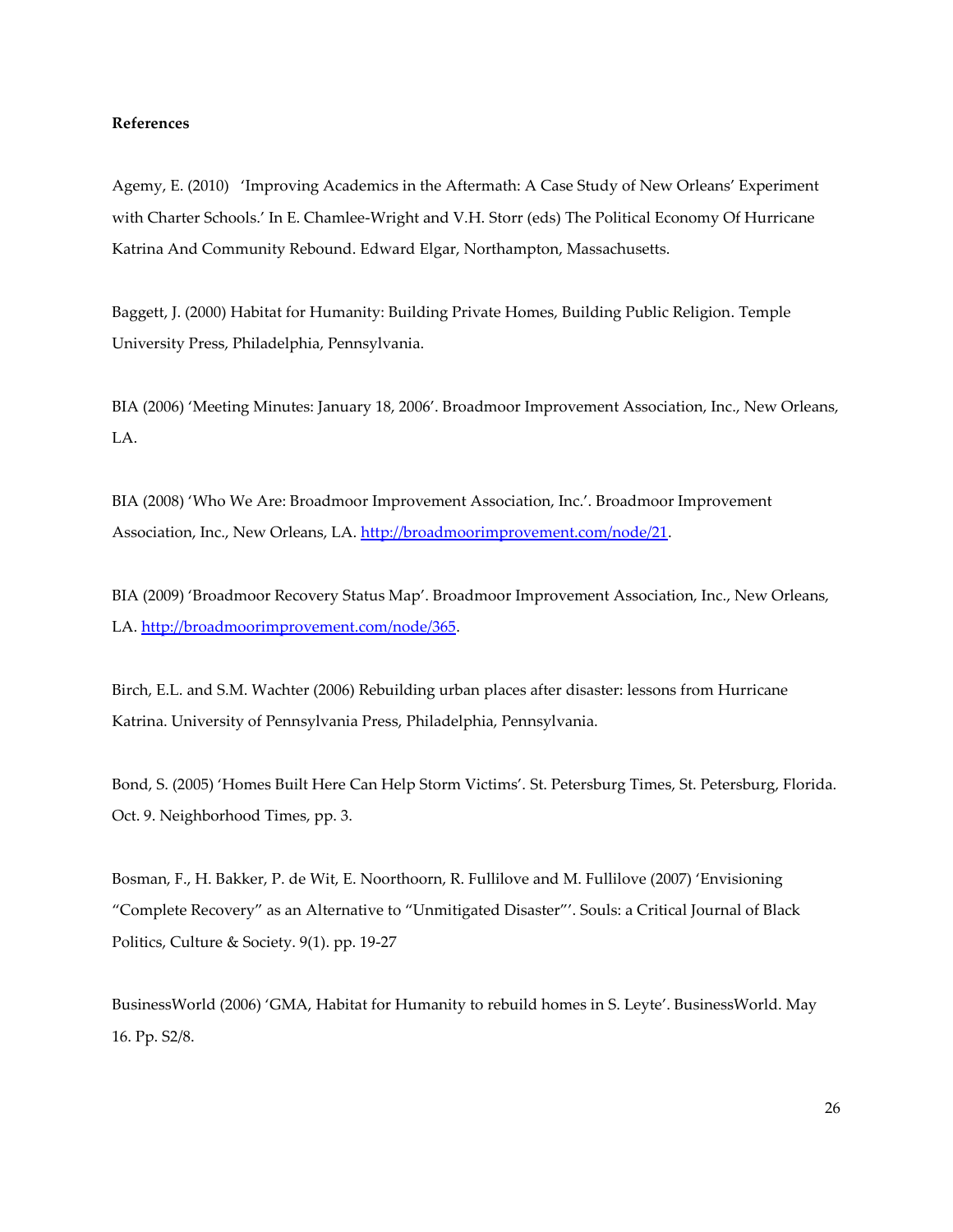Carden, A. (2009) 'Sound and Fury: Rhetoric and Rebound after Katrina'. Journal of Business Valuation and Economic Loss Analysis. 4(2). Article 2.

Chamlee-Wright, E. (2007) 'The Long Road Back: Signal Noise in the Post-Katrina Context'. The Independent Review. 12(2). pp. 235-259.

Chamlee-Wright, E. and V.H. Storr (2008) 'The Entrepreneur's Role in Post-Disaster Community Recovery: Implications for Post-Disaster Recovery Policy'. The Mercatus Center Policy Series, Policy Primer. 6. George Mason University, Arlington, VA. [http://mercatus.org/publication/entrepreneurs-role](http://mercatus.org/publication/entrepreneurs-role-post-disaster-community-recovery)[post-disaster-community-recovery.](http://mercatus.org/publication/entrepreneurs-role-post-disaster-community-recovery)

Chamlee-Wright, E. and V.H. Storr (2009a) 'Filling the Civil society Vacuum: Post-Disaster Policy and Community Response'. The Mercatus Center Policy Series. 22. George Mason University, Arlington, VA. [http://www.mercatus.org/PublicationDetails.aspx?id=26124.](http://www.mercatus.org/PublicationDetails.aspx?id=26124)

Chamlee-Wright, E. and V.H. Storr (2009b) 'The Role of Social Entrepreneurship in Post-Katrina Community Recovery'. International Journal of Innovation and Regional Development. 2(1/2). pp. 149- 164.

Chamlee-Wright, E. and V.H. Storr (2009c) ''There's No Place Like New Orleans': Sense of Place and Community Recovery in the Ninth Ward After Hurricane Katrina'. Journal of Urban Affairs. 31(5). pp. 615-634.

Chamlee-Wright, E. and V.H. Storr (2009d) 'Club Goods and Post-Disaster Community Return'. Rationality and Society. 21(4). pp. 429-458.

Chamlee-Wright, E. and V.H. Storr (forthcoming) 'Expectations of Government`s Response to Disaster'. Public Choice.

Congleton, R. (2006) 'The Story of Katrina: New Orleans and the political economy of catastrophe'. Public Choice. 127(1). pp. 5-30.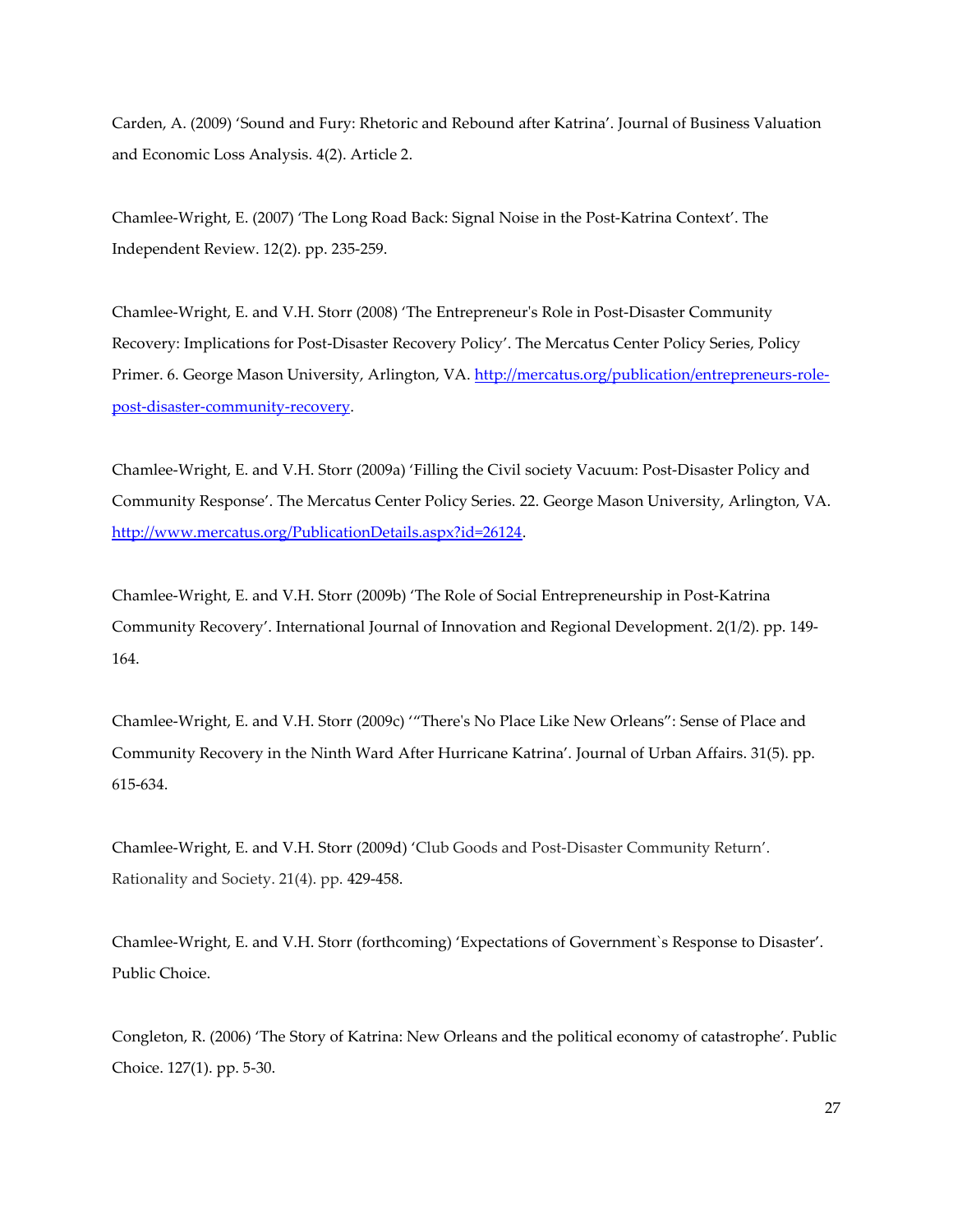Curry, P. (2005) 'Starting Over; Habitat begins building homes for tsunami survivors'. Builder Magazine. Feb. 1.

Eaton, L. and S. Strom (2007) 'Volunteer Group Lags in Replacing Gulf Houses'. The New York Times. Feb. 22. http://www.nytimes.com/2007/02/22/us/22habitat.html?pagewanted=1& $r=3$ .

Eikenberry, A.M., V. Arroyave and T. Cooper (2007) 'Administrative Failure and the International NGO Response to Hurricane Katrina'. Public Administration Review. 67(Special Issue on Administrative Failure in the Wake of Hurricane Katrina). pp. 160-170

Farazmand, A. (2007) 'Learning from the Katrina Crisis: A Global and International Perspective with Implications for Future Crisis Management'. Public Administration Review. 67(Special Issue on Administrative Failure in the Wake of Hurricane Katrina). pp. 149-159.

Finch, C., C.T. Emrich and S.L. Cutter (forthcoming) 'Disaster disparities and differential recovery in New Orleans'. Population and Environment.

Fothergill, A., E.G.M. Maestas, and J.D. Darlington (1999) 'Race, Ethnicity, and Disasters in the United States: A Review of the Literature'. Disasters. 23(2). pp. 156-173.

Fuller, M. (1994) The Theology of the Hammer. Smyth & Helwys Publishing, Macon, Georgia.

Gelinas, N. (2008) 'The Big Easy Rebuilds, Bottom Up'. City Journal. 18(2).

Gordon, P. and S. Ikeda (2007) 'Power to the Neighborhoods: The Devolution of Authority in Post-Katrina New Orleans'. The Mercatus Center Policy Series. 12. George Mason University, Arlington, VA. [http://mercatus.org/publication/power-neighborhoods-devolution-authority-post-katrina-new-orleans.](http://mercatus.org/publication/power-neighborhoods-devolution-authority-post-katrina-new-orleans)

Great New Orleans Community Data Center (2000) 'Census 2000 Data Tables: Broadmoor Neighborhood'. Pre-Katrina Archive. http://www.gnocdc.org/orleans/3/63/index.html.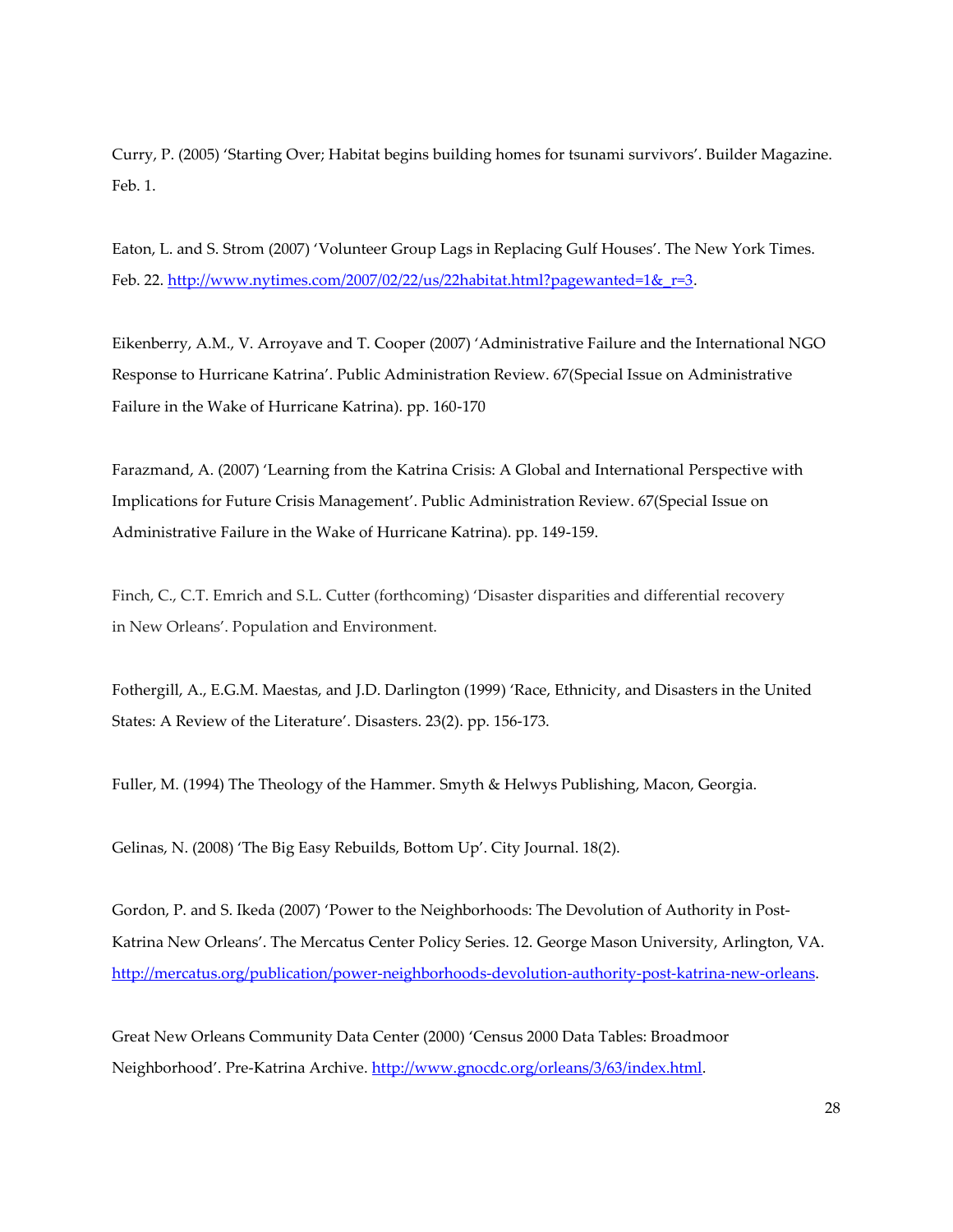Green, R., L. Bates and A. Smyth (2007) 'Impediments to Recovery in New Orleans' Upper and Lower Ninth Ward: one year after Hurricane Katrina'. Disasters. 31(4). pp. 311-335.

Harvard (2009) 'Case Study of Broadmoor's Community Based Recovery'. 'Broadmoor Lives': A New Orleans Neighborhood's Battle To Recover from Hurricane Katrina. Kennedy School of Government, Harvard University, Cambridge, Massachusetts.

[http://belfercenter.ksg.harvard.edu/publication/18937/case\\_study\\_of\\_broadmoors\\_community\\_based\\_rec](http://belfercenter.ksg.harvard.edu/publication/18937/case_study_of_broadmoors_community_based_recovery.html?breadcrumb=%2Fproject%2F54%2Fbroadmoor_project) [overy.html?breadcrumb=%2Fproject%2F54%2Fbroadmoor\\_project.](http://belfercenter.ksg.harvard.edu/publication/18937/case_study_of_broadmoors_community_based_recovery.html?breadcrumb=%2Fproject%2F54%2Fbroadmoor_project)

Hayek, F.A. (1945) 'The Use of Knowledge in Society'. American Economic Review. 35(4). pp. 519-530.

Heavens, A.J. (2006) 'Dazed Gulf Coast braces for more; Recovery is slow; storm season starts June 1'. The Philadelphia Inquirer, Pennsylvania. May 14. pp. J01.

HFHI (2010) 'Disaster Response: Gulf Coast Recovery Effort'. Habitat for Humanity International, Americus, Georgia. [http://www.habitat.org/disaster/completed\\_programs/Gulf\\_Recovery\\_Default.aspx.](http://www.habitat.org/disaster/completed_programs/Gulf_Recovery_Default.aspx)

Horwitz, S. (2008) 'Making Hurricane Response More Effective: Lessons from the Private Sector and the Coast Guard During Katrina'. The Mercatus Center Policy Series. 17. George Mason University, Arlington, Virginia. [http://mercatus.org/publication/making-hurricane-response-more-effective-lessons](http://mercatus.org/publication/making-hurricane-response-more-effective-lessons-private-sector-and-coast-guard-during-k)[private-sector-and-coast-guard-during-k.](http://mercatus.org/publication/making-hurricane-response-more-effective-lessons-private-sector-and-coast-guard-during-k)

Horwitz, S. (2009a) 'Wal-Mart to the Rescue: Private Enterprise's Response to Hurricane Katrina'. The Independent Review. 13(4). pp. 511-528.

Horwitz, S. (2009b) 'Best Responders: Post-Katrina Innovation and Improvisations by Wal-Mart and the U.S. Coast Guard'. Innovations. 4(2) pp. 93-99.

Husock, H. (1995) 'It's Time to Take Habitat for Humanity Seriously'. City Journal. 5(3).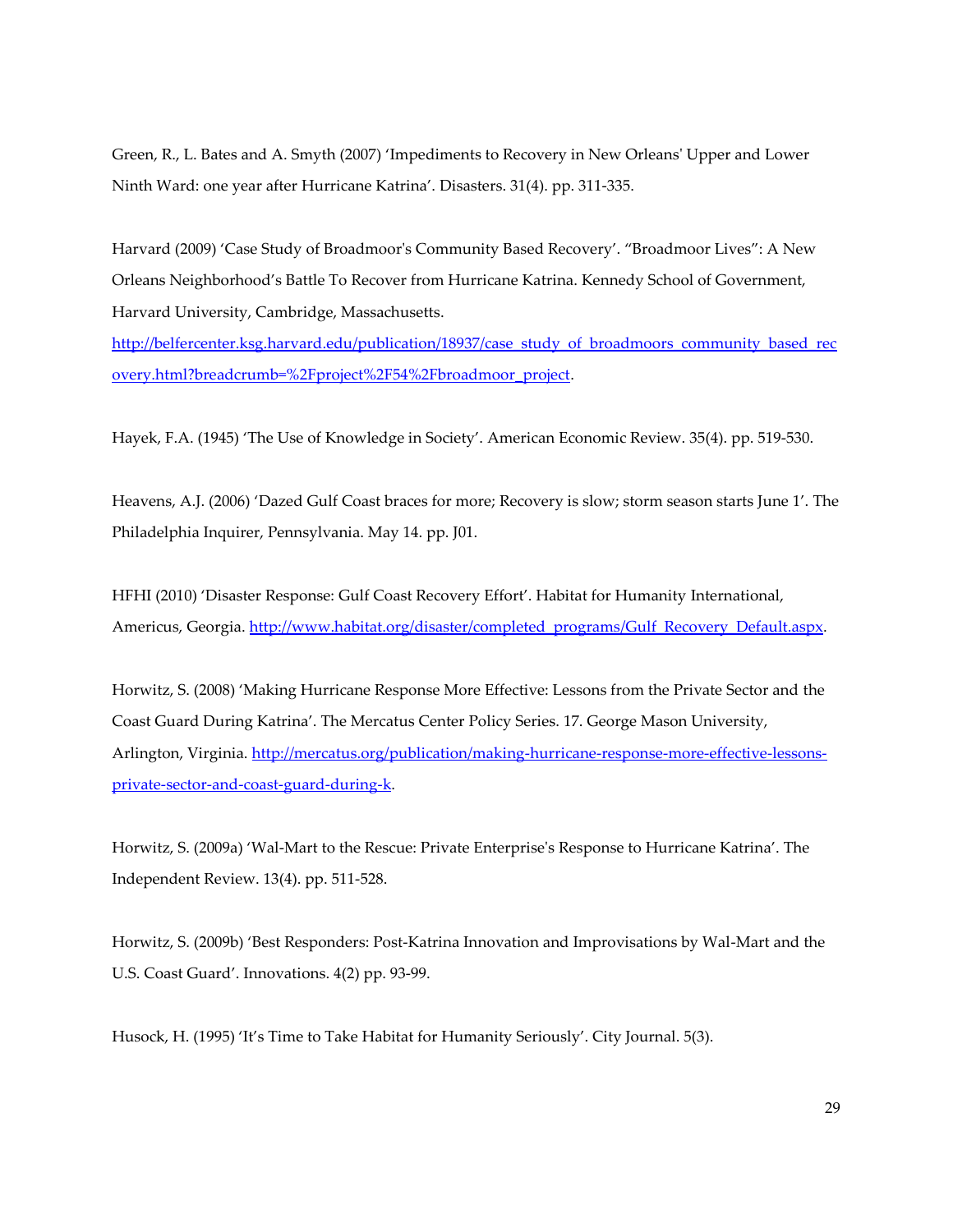International Business Times (2008) 'Thrivent Builds with Habitat for Humanity Helps Keep the Dream of Homeownership Alive for Low-Income Families, Announces '09 Commitments'. International Business Times. Dec. 4. [http://www.ibtimes.com/prnews/20081204/thrivent-builds-with-habitat-for-humanity](http://www.ibtimes.com/prnews/20081204/thrivent-builds-with-habitat-for-humanity-helps-keep-the-dream-of-homeownership-alive-for-low-income.htm)[helps-keep-the-dream-of-homeownership-alive-for-low-income.htm.](http://www.ibtimes.com/prnews/20081204/thrivent-builds-with-habitat-for-humanity-helps-keep-the-dream-of-homeownership-alive-for-low-income.htm)

Ivy, R. (2005) 'Tsunami'. Architectural Record. 193(2). pp. 17.

Jenkins, R.N. (2008) 'Volunteers Wage a Battle for New Orleans'. St. Petersburg Times, Florida. April 29. pp. 7S.

Jonsson, P. (2007) 'Music's new home in New Orleans'. The Christian Science Monitor. Feb. 15. pp. 14.

Kamin, B. (2010) 'National Building Museum to honor Perkins+Will, along with Harry Connick, Jr. and Branford Marsalis'. Cityscapes. Chicago Tribune, Chicago, Illinois. Feb. 2. [http://featuresblogs.chicagotribune.com/theskyline/2010/02/national-building-museum-to-honor](http://featuresblogs.chicagotribune.com/theskyline/2010/02/national-building-museum-to-honor-perkinswill-along-with-harry-connick-jr-and-branford-marsalis.html)[perkinswill-along-with-harry-connick-jr-and-branford-marsalis.html.](http://featuresblogs.chicagotribune.com/theskyline/2010/02/national-building-museum-to-honor-perkinswill-along-with-harry-connick-jr-and-branford-marsalis.html)

Kessie, B. (2008) 'Carters Visit Habitat Homes To Thank Volunteers, Greet Homeowners'. WLOX, Biloxi, Mississippi. May 16[. http://www.wlox.com/Global/story.asp?s=8337454&clienttype=printable.](http://www.wlox.com/Global/story.asp?s=8337454&clienttype=printable)

Korea Times (2003) 'Habitat for Humanity Korea Gearing Up for a Busy Summer'. Korea Times, Korea. May 15.

Kwok, J. (2009) 'New homes, better lives'. The Straits Times, Singapore. Oct. 24.

Leeson, P. and R. Sobel (2008) 'Weathering Corruption'. Journal of Law and Economics. 51(4). pp. 667- 681.

Mackinnon, M. (2010) 'How to Fix a Broken City'. The Globe and Mail, Canada. Jan. 16. pp. F1.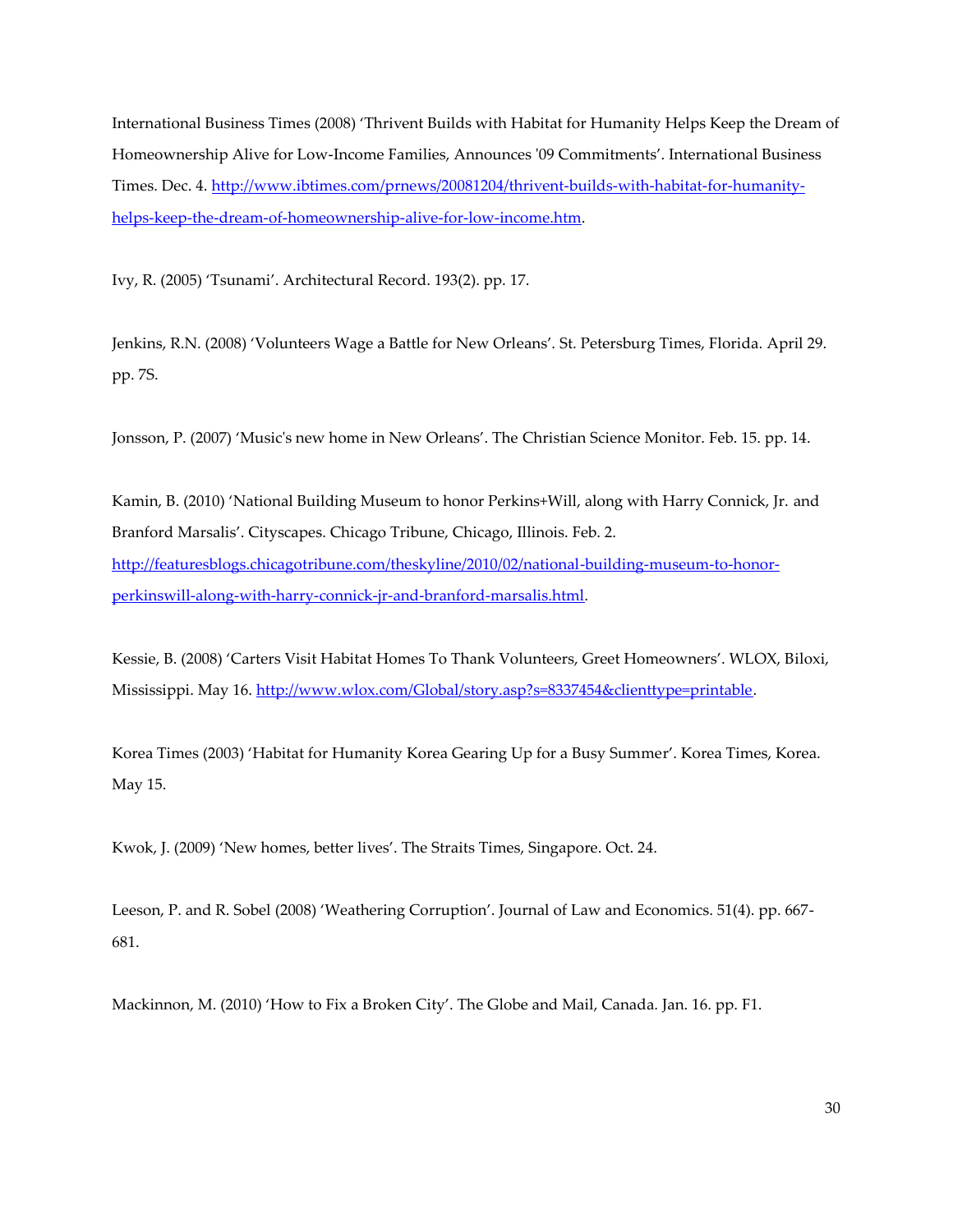Mays, J.B. (2005) 'Prefab shelter from the storm; Flood-ravaged Gulf Coast provides a laboratory for housing design'. The Globe and Mail, Canada. Sept. 23. pp. G2.

Miami Herald (1993) 'Habitat begins Houses'. Miami Herald, Florida. Apr. 29. pp. SB/4.

New York Times (2007) 'Letter to the Editor: Habitat in New Orleans'. The New York Times. March 1. pp. SA/18.

NOAHH (2010) 'About Us'. New Orleans Area Habitat for Humanity, New Orleans, Louisiana. [http://www.habitat-nola.org/aboutus/index.php.](http://www.habitat-nola.org/aboutus/index.php)

Norcross, E. and A. Skriba (2008) 'The Road Home: Helping Homeowners in the Gulf Post-Katrina'. The Mercatus Center Policy Series. 19. George Mason University, Arlington, Virginia. [http://mercatus.org/publication/road-home-helping-homeowners-gulf-post-katrina.](http://mercatus.org/publication/road-home-helping-homeowners-gulf-post-katrina)

Olshansky, R.B., L.A. Johnson, J. Horne and B. Nee (2008) 'Longer View: Planning for the Rebuilding of New Orleans'. Journal of the American Planning Association*.* 74(3). pp. 273-287.

Oulette, D. (2006) 'Jazz Notes: Habitat to Build Homes for Katrina Victims'. Billboard. Jan. 14.

Pfeiffer, E. (2006) 'Bush orders faith-based office; Homeland Security center to aid in disaster relief'. The Washington Times. March 9. pp. A01.

Pierson, J. (1993) 'Homes Plain and Simple Weather the Storm'. Wall Street Journal. Feb. 23. pp. SB/1.

Plaisance, S. (2008) 'Carter, Connick do their home work in New Orleans'. AP, The USA Today. March 14. [http://www.usatoday.com/life/music/2008-05-14-20831101\\_x.htm.](http://www.usatoday.com/life/music/2008-05-14-20831101_x.htm)

Plyer, A. (2010) ''Who Dat' Data: Facts about New Orleans' recovery from Katrina'. News Release: Facts for Features, Great New Orleans Community Data Center.

<http://www.gnocdc.org/Factsforfeatures/WhoDat/index.html>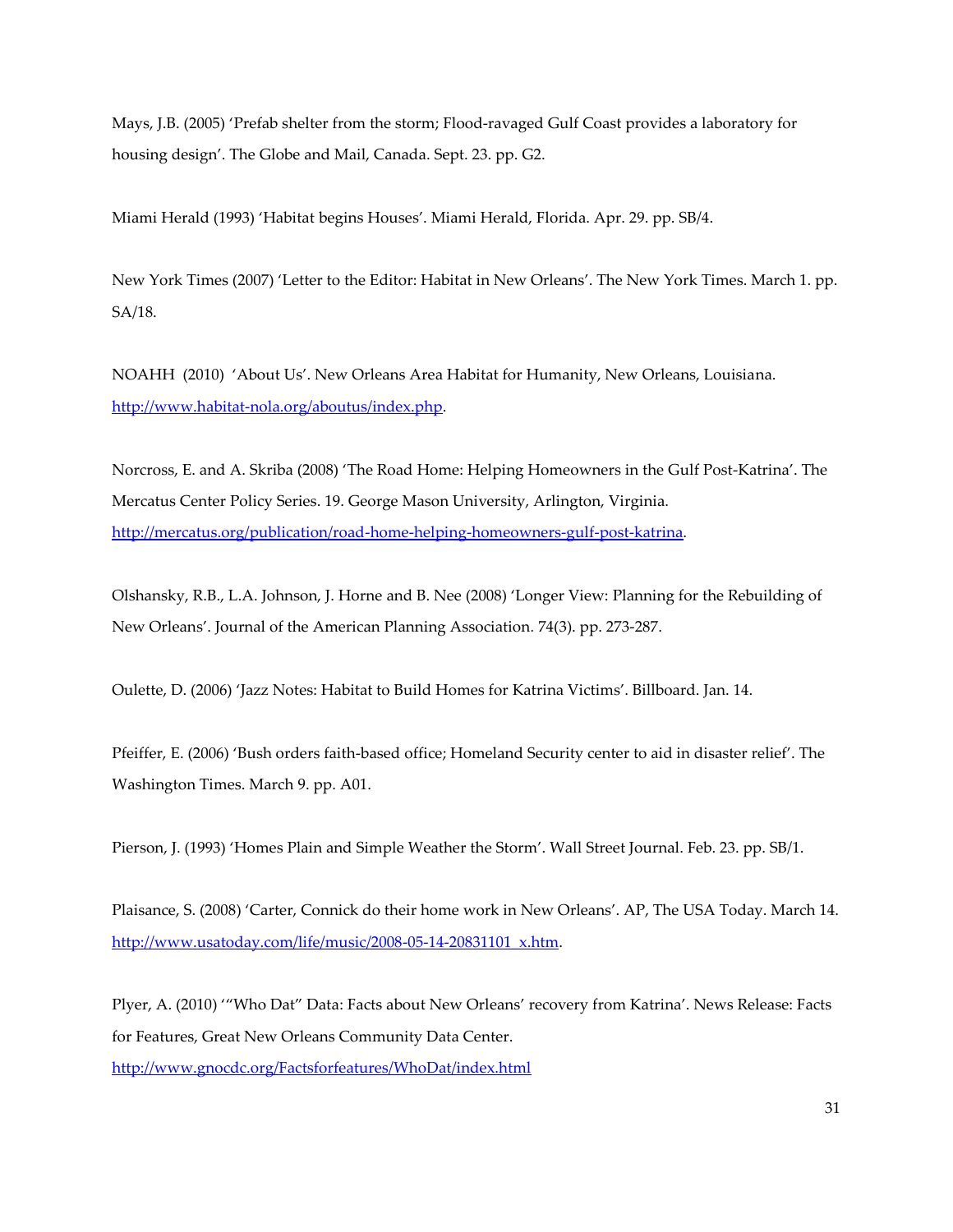Rosegrant, S. (2007) 'Wal-Mart's Response to Hurricane Katrina: Striving for a Public-Private Partnership'. Kennedy School of Government Case Program 1876.0, Case Studies in Public Policy and Management. Harvard University, Cambridge, Massachusetts.

Schneider, S.K. (2005) 'Administrative Breakdowns in the Governmental Response to Hurricane Katrina'. Public Administration Review. 65( 5). pp. 515-516.

Sharma, A. (2003) 'In rebuilding, India's needy become savvy aid consumers'. The Christian Science Monitor. May 21. pp. 7.

Shugart, W. (2006) 'Katrinanomics: The politics and economics of disaster relief'. Public Choice. 127(1). pp. 31-53.

Sobel, R. and P. Leeson (2007) 'The Use of Knowledge in Natural-Disaster Relief Management'. The Independent Review*.* 11(4). pp. 519-532.

Today (2005) ''Make a Difference Today': NBC News' 'Today' show, Habitat for Humanity International and Warner Music Group join forces to help Hurricane Katrina victims'. Today Show, MSNBC.com. Sept. 26. [http://today.msnbc.msn.com/id/9400866/.](http://today.msnbc.msn.com/id/9400866/)

U.S. Department of Commerce (2006) 'Hurricane Katrina Service Assessment Report'. Service Assessment. 10. [http://www.weather.gov/om/assessments/pdfs/Katrina.pdf.](http://www.weather.gov/om/assessments/pdfs/Katrina.pdf)

Warner, C. (2006) 'Bound to Build'. The Times Picayune, New Orleans, Louisiana. May 29. [http://www.vendomeplace.org/press052906broadmoorrebuilds.html.](http://www.vendomeplace.org/press052906broadmoorrebuilds.html)

Warner, C. and K. Darcé (2006) 'Locals not waiting to be told what to do'. The Times Picayune, New Orleans, Louisiana. March 12. [http://www.vendomeplace.org/press031306neighborhoodefforts.html.](http://www.vendomeplace.org/press031306neighborhoodefforts.html)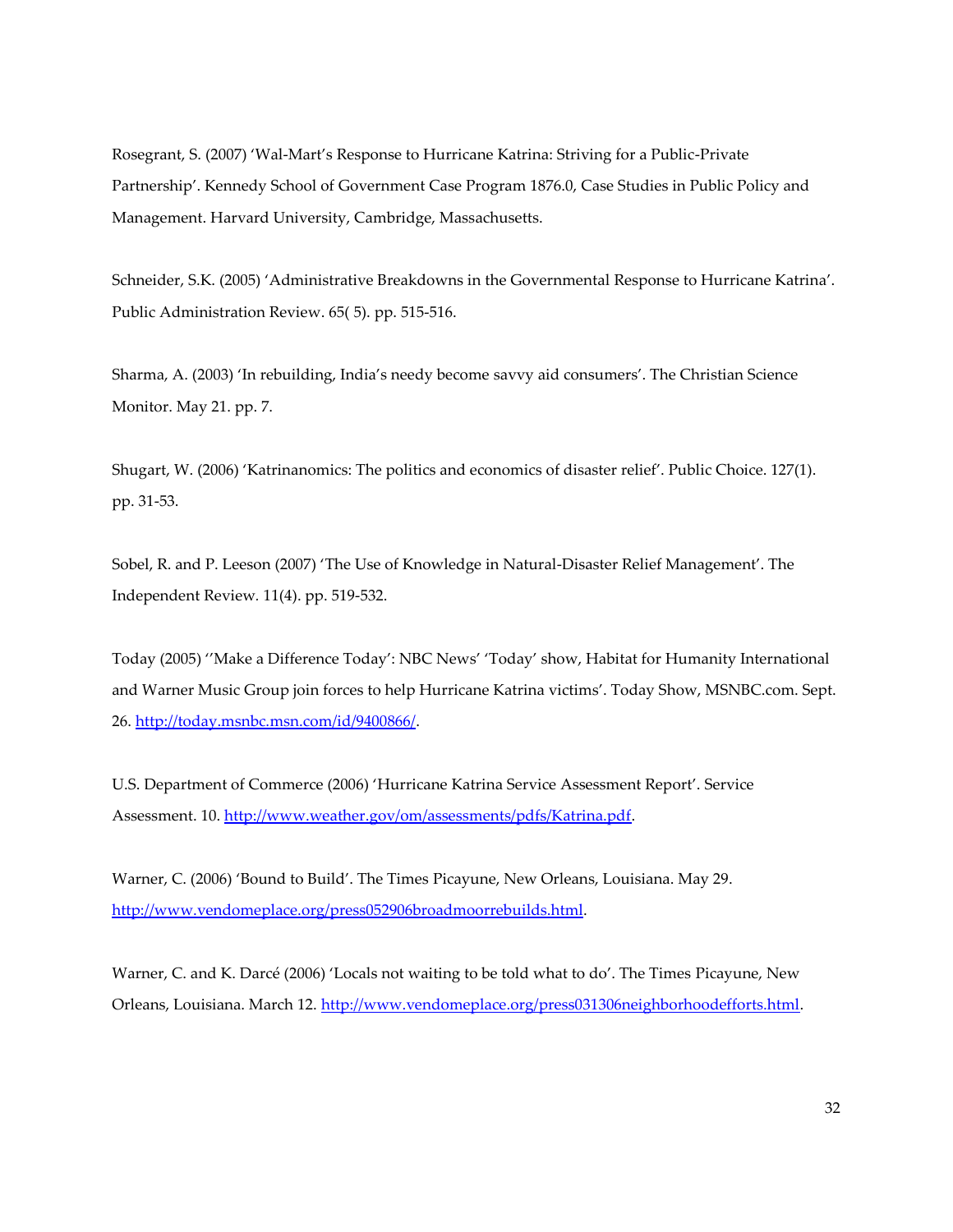Winkler-Schmit, D. (2006) 'Call to Action'. Times Picayune, New Orleans, Louisiana. March 18. [http://www.vendomeplace.org/press031806gambitbroadmoor.html.](http://www.vendomeplace.org/press031806gambitbroadmoor.html)

Youngs, B.B. (2007) The House That Love Built: The Story of Linda & Millard Fuller, Founders of Habitat for Humanity and the Fuller Center for Housing. Hampton Roads Publishing Co, Newburyport, Massachusetts.